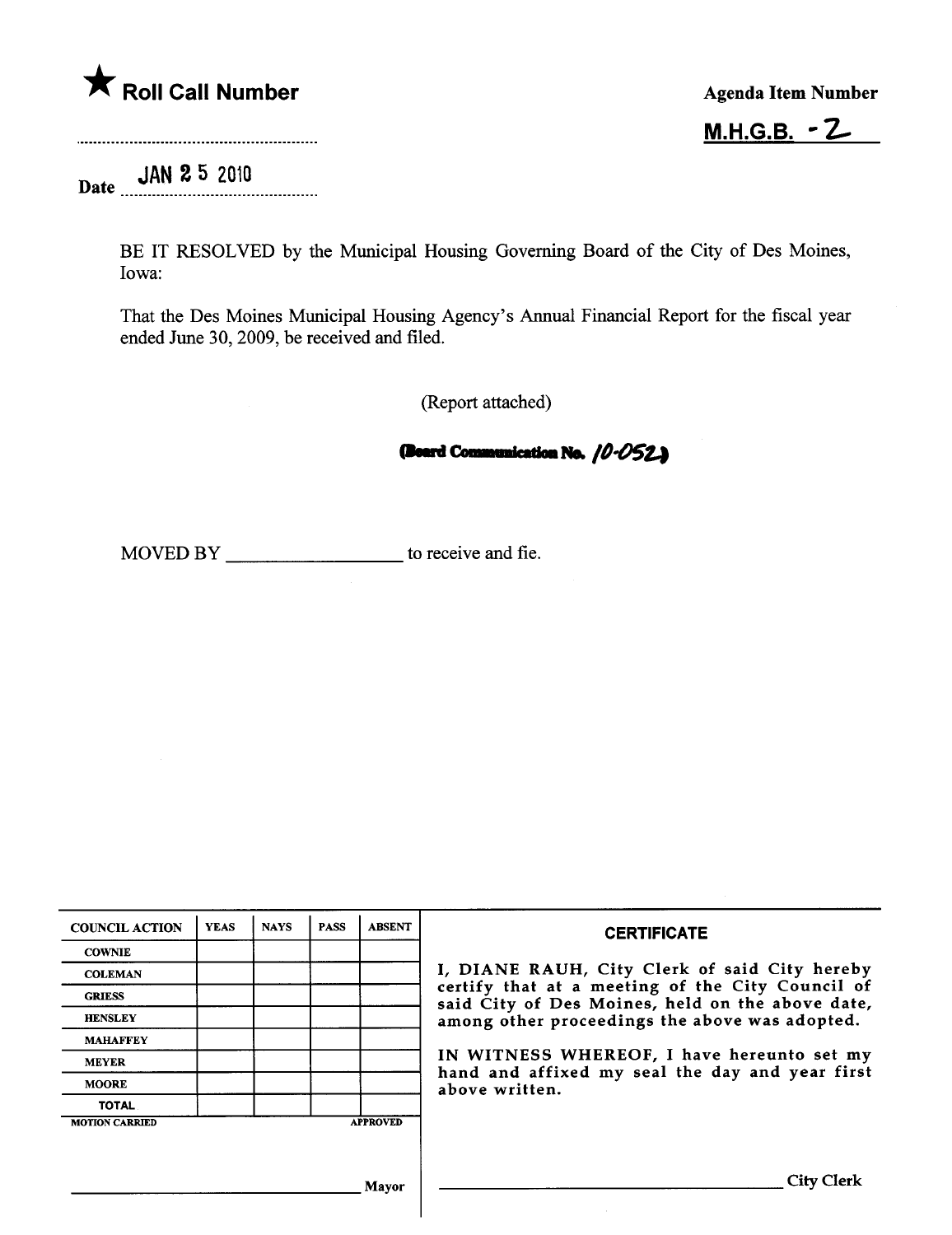

Financial and Compliance Report Year Ended June 30, 2009

속력

 $\frac{d^2\phi}{d\phi^2}$ 猿 th,

> $\langle \cdot \rangle$  $\mathcal{L}_{\mathcal{A}}$

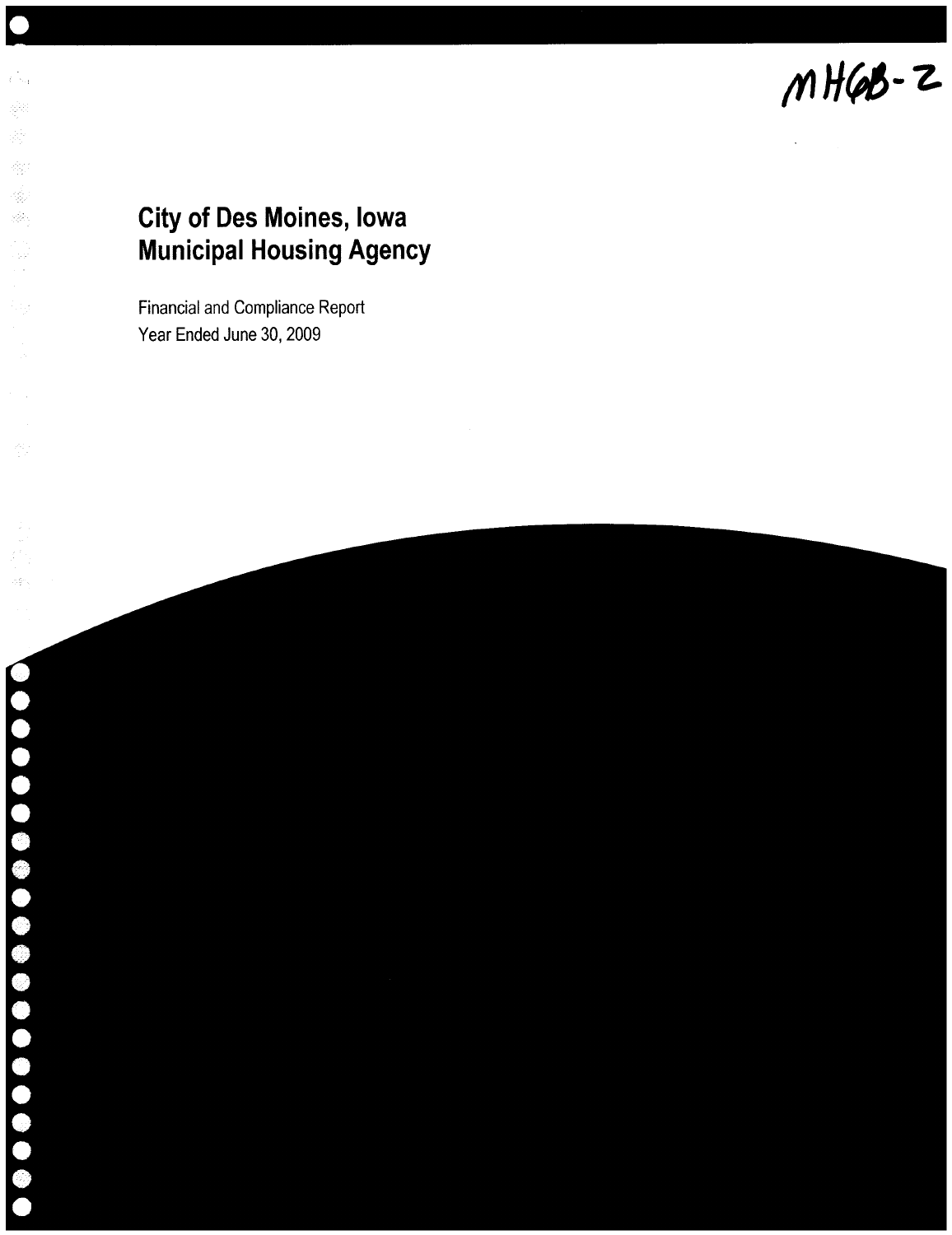### **Contents**

 $\bar{a}$ 

 $\hat{\gamma}$   $\hat{\gamma}$ 

 $\hat{\mathcal{A}}$ 

極い マース かいて

| <b>Financial Section</b>                                                                               |           |
|--------------------------------------------------------------------------------------------------------|-----------|
| <b>Independent Auditor's Report</b>                                                                    | $1 - 2$   |
| <b>Financial Statements</b>                                                                            |           |
| Statement of net assets                                                                                | 3         |
| Statement of revenues, expenses and change in net assets                                               | 4         |
| Statement of cash flows                                                                                | 5         |
| Notes to financial statements                                                                          | $6 - 12$  |
| Required supplementary information, other postemployment benefit plan schedule                         |           |
| of funding progress                                                                                    | 13        |
| <b>Compliance Section</b>                                                                              |           |
| Schedule of expenditures of federal awards                                                             | 14        |
| Notes to schedule of expenditures of federal awards                                                    | 15        |
| Summary schedule of prior audit findings                                                               | 16        |
| Independent auditor's report on internal control over financial reporting                              |           |
| and on compliance and other matters based on an audit of financial statements                          |           |
| performed in accordance with government auditing standards                                             | $17 - 18$ |
| Independent auditor's report on compliance with requirements applicable                                |           |
| to each major program and on internal control over compliance in<br>accordance with OMB Circular A-133 | $19 - 20$ |
|                                                                                                        | $21 - 26$ |
| Schedule of findings and questioned costs<br>Corrective action plan                                    | 27        |
|                                                                                                        |           |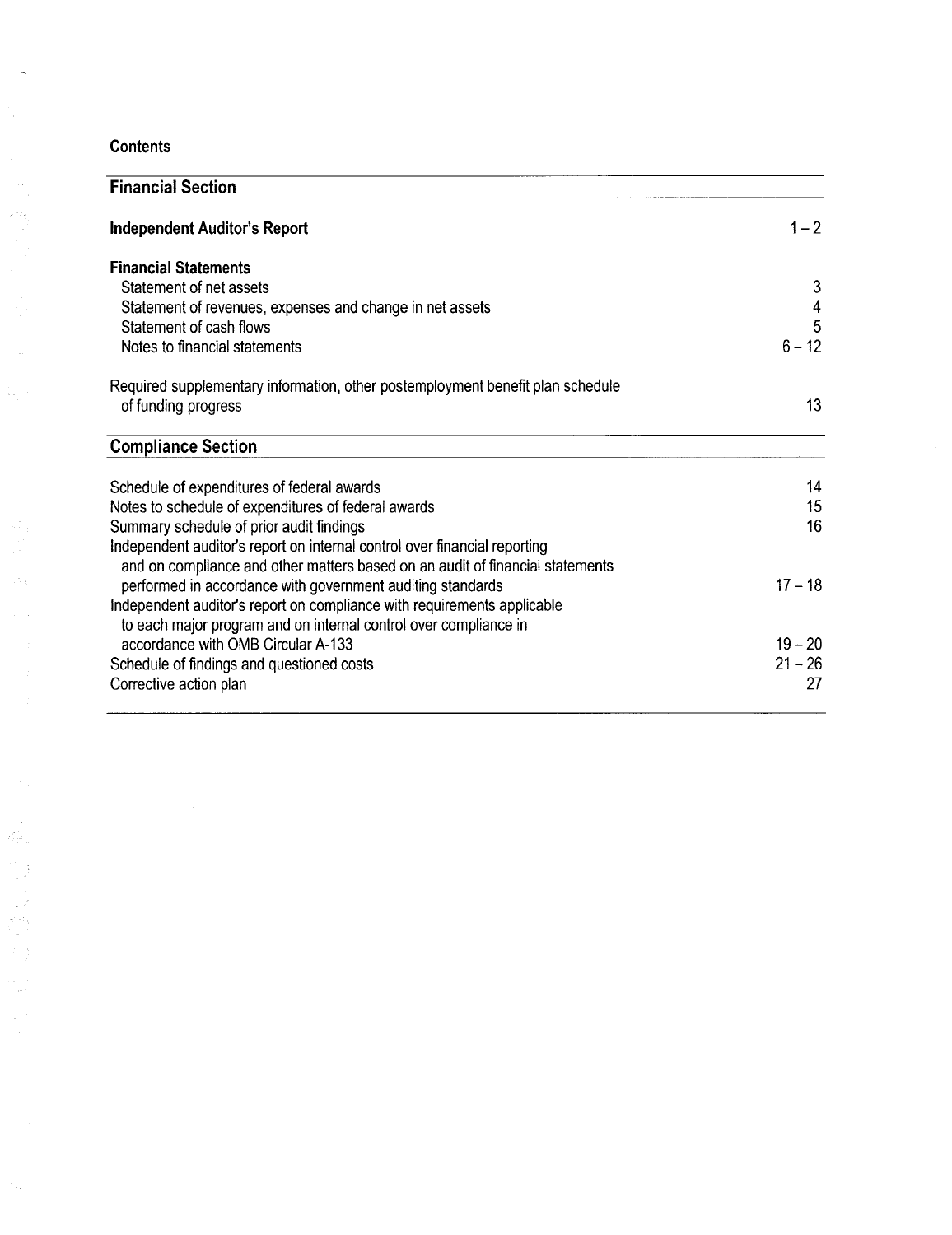# McGladrey & Pullen

Certified Public Accountants

#### Independent Auditor's Report

To the Public Housing Board and the Honorable Mayor and Members of the City Council City of Des Moines, Iowa Des Moines, Iowa

We have audited the accompanying financial statements of the City of Des Moines, Iowa Municipal Housing Agency, an enterprise fund of the City of Des Moines, Iowa, as of and for the year ended June 30, 2009, as listed in the table of contents. These financial statements are the responsibilty of the Public Housing Board and City of Des Moines, Iowa's management. Our responsibility is to express an opinion on these financial statements based on our audit.

We conducted our audit in accordance with auditing standards generally accepted in the United States of America and the standards applicable to financial audits contained in Government Auditing Standards, issued by the Comptroller General of the United States. Those standards require that we plan and perform the audit to obtain reasonable assurance about whether the financial statements are free of material misstatement. An audit includes examining, on a test basis, evidence supporting the amounts and disclosures in the financial statements. An audit also includes assessing the accounting principles used and significant estimates made by management, as well as evaluating the overall financial statement presentation. We believe that our audit provides a reasonable basis for our opinion.

As discussed in Note 1, the financial statements present only the City of Des Moines, Iowa Municipal Housing Agency, an enterprise fund of the City of Des Moines, Iowa, and do not purport to, and do not, present fairly the financial position of the City of Des Moines, Iowa as of June 30,2009, and the changes in its financial position and its cash flows for the year then ended, in conformity with accounting principles generally accepted in the United States of America. Because the financial statements present only the City of Des Moines, Iowa Municipal Housing Agency, an enterprise fund, and do not purport to, and do not present the financial statements of the City of Des Moines, Iowa, management has chosen not to present a Management's Discussion and Analysis for the fund.

In our opinion, the financial statements referred to above present fairly, in all material respects, the financial position of the City of Des Moines, Iowa Municipal Housing Agency, an enterprise fund of the City of Des Moines, Iowa, as of June 30, 2009, and the changes in its financial position and its cash flows for the year then ended in conformity with accounting principles generally accepted in the United States of America.

McGladrey & Pullen, LLP is a member firm of RSM Internationalan affliation of separate and independent legal entities.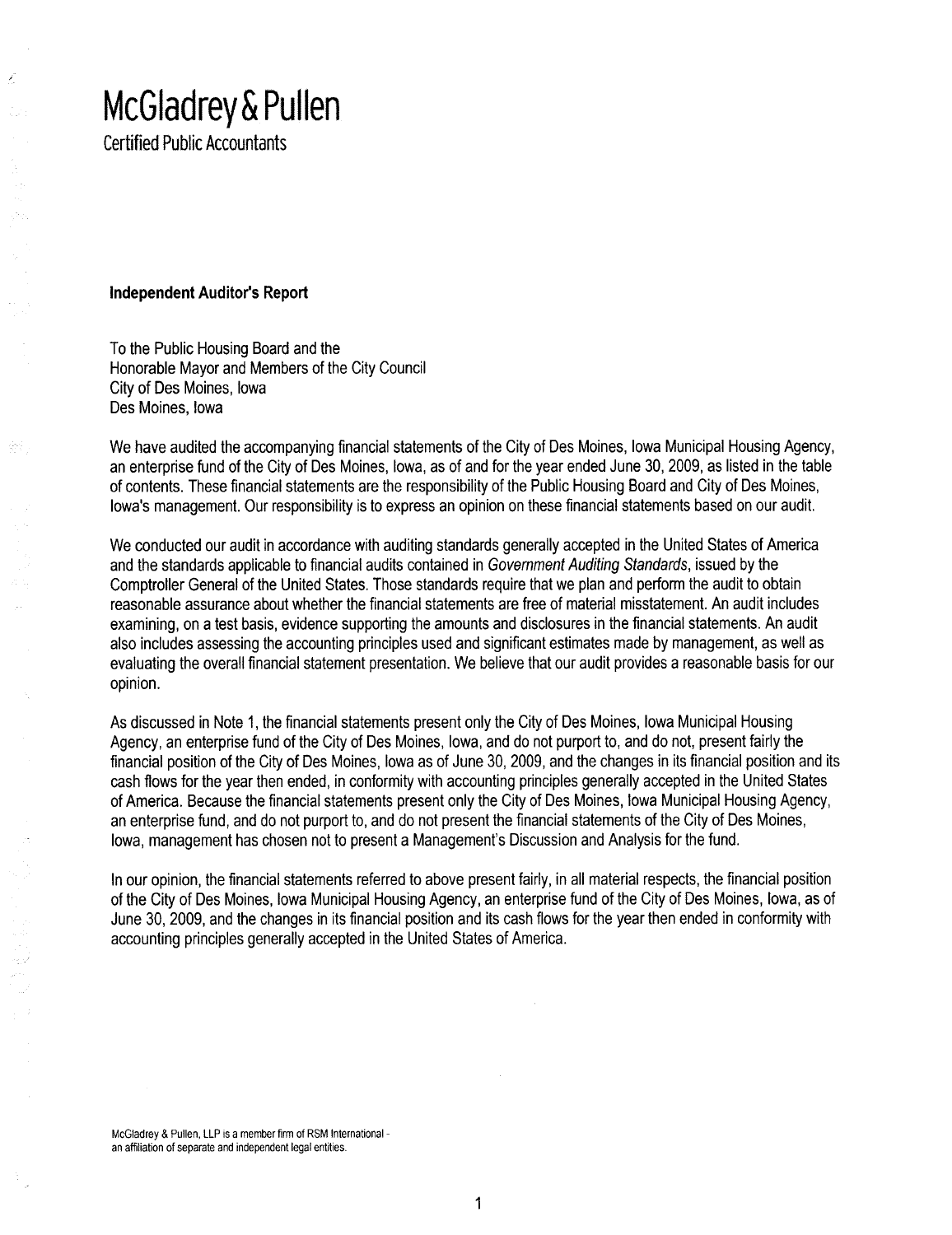In accordance with Government Auditing Standards, we have also issued our report dated November 24, 2009 on our consideration of the City of Des Moines, Iowa Municipal Housing Agency's, an enterprise fund of the City of Des Moines, Iowa, internal control over financial reporting and our tests of its compliance with certain provisions of laws, regulations, contracts and grant agreements and other matters. The purpose of that report is to describe the scope of our testing of internal control over financial reporting and compliance and the results of that testing, and not to provide an opinion on the internal control over financial reporting or on compliance. That report is an integral part of an audit performed in accordance with Government Auditing Standards and should be considered in assessing the results of our audit.

The other postemployment benefit plan schedule of funding progress on page 13 is not a required part of the basic financial statements but is supplementary information required by accounting principles generally accepted in the United States of America. We have applied certain limited procedures, which consisted principally of inquiries of management regarding the methods of measurement and presentation of the required supplementary information. However, we did not audit the information and express no opinion on it.

Our audit was performed for the purpose of forming an opinion on the basic financial statements of the City of Des Moines, Iowa Municipal Housing Agency, an enterprise fund of the City of Des Moines, Iowa, taken as a whole. The accompanying schedule of expenditures of federal awards is presented for purposes of additional analysis as required by U.S. Office of Management and Budget Circular A-133, Audits of States, Local Governments and Nonprofit Organizations, and is not a required part of the basic financial statements. Such information has been subjected to the auditing procedures applied in the audit of the basic financial statements and, in our opinion, is fairly stated, in all material respects, in relation to the financial statements taken as a whole.

McHadrey of Pullen, LLP

Davenport, Iowa November 24, 2009

Æν

C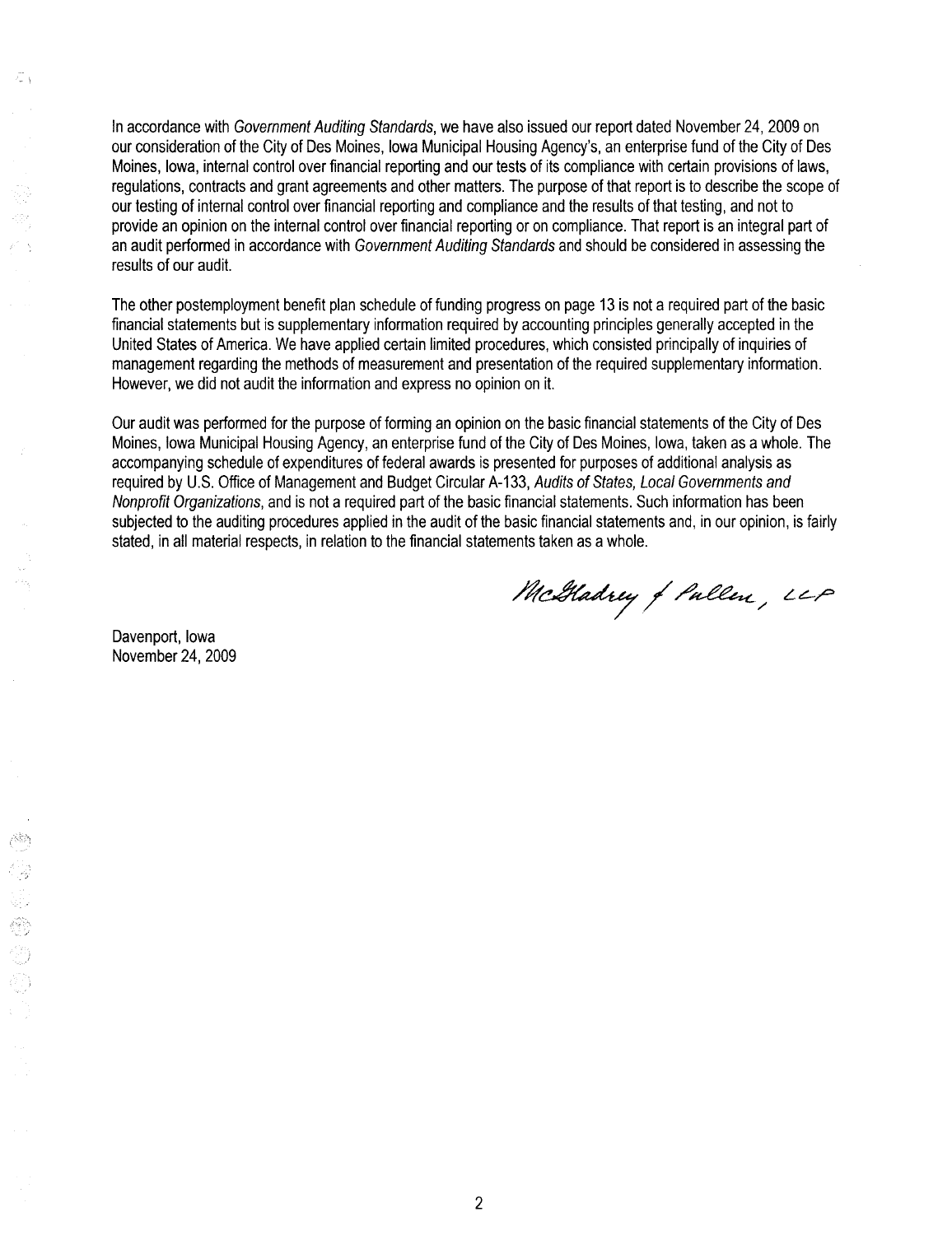$\sim$ 

 $\begin{aligned} \mathcal{R}_{\mathcal{A}}^{\mathcal{A}} \\ \mathcal{R}_{\mathcal{A}}^{\mathcal{A}} \\ \mathcal{R}_{\mathcal{A}}^{\mathcal{A}} \end{aligned}$ 

14. 医病病

 $\mathcal{L}_{\text{max}}$ 

 $\Delta \mathcal{Z}$ 

 $\langle \cdot \rangle$ 

 $\frac{1}{2}$ 

## Statement of Net Assets June 30, 2009

| Assets                                                                   |                   |
|--------------------------------------------------------------------------|-------------------|
| Current assets:                                                          |                   |
| Cash and pooled cash investments                                         | \$<br>2,934,628   |
| Restricted cash and cash equivalents                                     | 2,072,531         |
| Due from other governmental units                                        | 341,409           |
| Accounts receivable (net of allowance for doubtful accounts of \$30,157) | 28,807            |
| Inventories                                                              | 49,702            |
| Prepaid items                                                            | 23,577            |
| <b>Total current assets</b>                                              | 5,450,654         |
| Noncurrent assets:                                                       |                   |
| Capital assets:                                                          |                   |
| Nondepreciable, land                                                     | 1,467,560         |
| Depreciable:                                                             |                   |
| <b>Buildings</b>                                                         | 30,295,182        |
| Improvements other than buildings                                        | 5,682,083         |
| Machinery and equipment                                                  | 1,246,881         |
|                                                                          | 38,691,706        |
| Less accumulated depreciation                                            | 24,240,235        |
| <b>Total capital assets</b>                                              | 14,451,471        |
| Restricted cash and cash equivalents                                     | 13,207,209        |
| <b>Total noncurrent assets</b>                                           | 27,658,680        |
| <b>Total assets</b>                                                      | 33,109,334        |
| <b>Liabilities</b>                                                       |                   |
| Current liabilities:                                                     |                   |
| Accounts payable                                                         | 179,153           |
| Accrued payroll                                                          | 139,597           |
| Due to other funds of the City of Des Moines, lowa                       | 274,376           |
| Compensated absences                                                     | 92,605            |
| Tenant security deposits                                                 | 70,381            |
| Unearned revenues                                                        | 17,914            |
| <b>Total current liabilities</b>                                         | 774,026           |
| Noncurrent liabilities:                                                  |                   |
| Self-sufficiency participation                                           | 82,572            |
| Compensated absences                                                     | 128,321           |
| Post employment benefits                                                 | 49,819            |
| <b>Total noncurrent liabilities</b>                                      | 260,712           |
| <b>Total liabilities</b>                                                 | 1,034,738         |
| <b>Net Assets</b>                                                        |                   |
| Invested in capital assets                                               | 14,451,471        |
| Restricted for public housing program                                    | 13,207,209        |
| Restricted for housing assistance payments                               | 2,072,531         |
| Unrestricted                                                             | 2,343,385         |
| <b>Total net assets</b>                                                  | 32,074,596<br>-\$ |

See Notes to Financial Statements.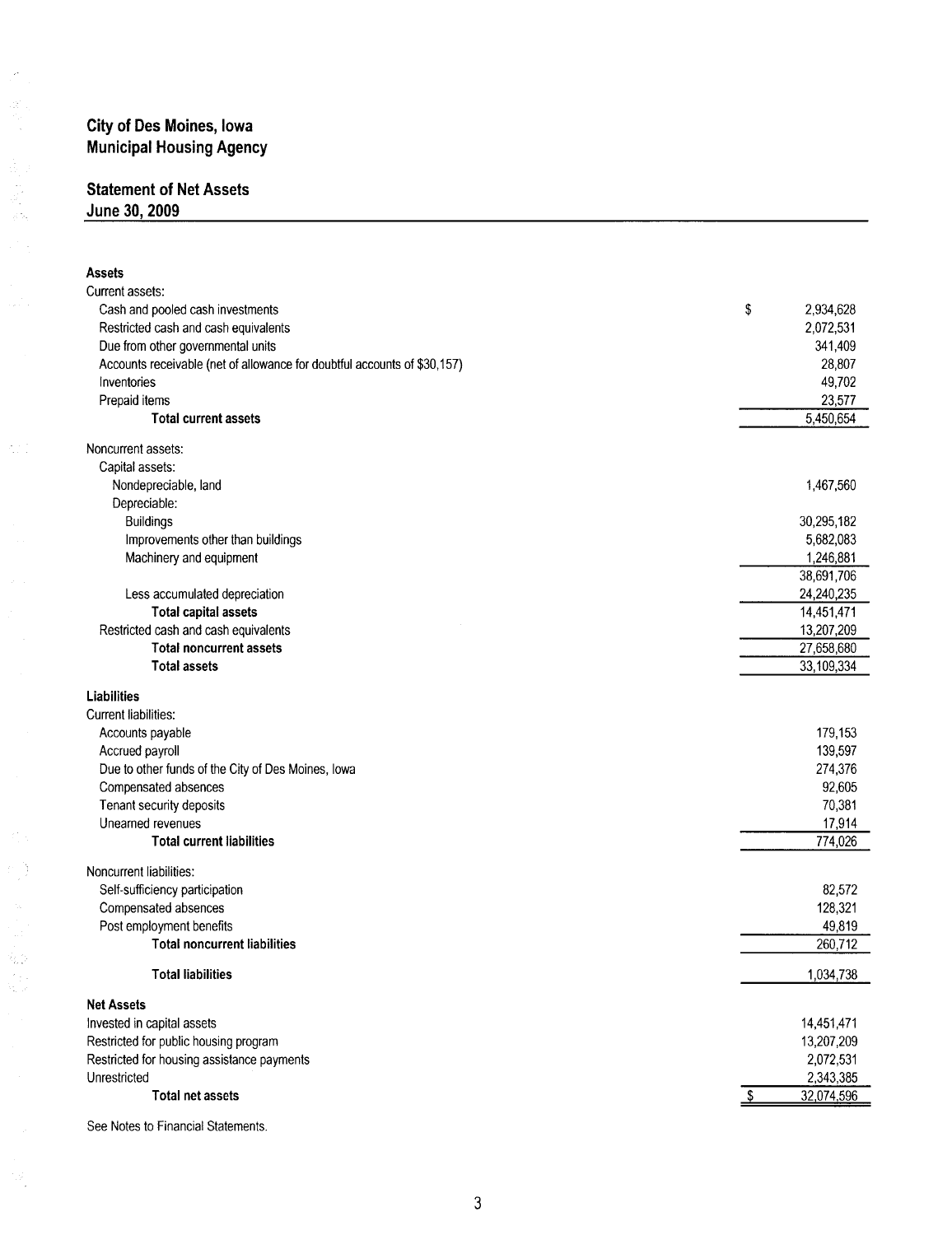$\sim$ 

 $\sim$ 

 $\mathbb{R}^{d_{\mathcal{A}}^{\mathcal{A}}}$ 

 $\hat{\mathcal{H}}_{\mathcal{M}_{\mathcal{G}}}^{(0)}$ 

A)

#### Statement of Revenues, Expenses and Change in Net Assets Year Ended June 30, 2009

| Operating revenues:             |               |
|---------------------------------|---------------|
| Dwelling rental                 | \$<br>986,957 |
| Intergovernmental               | 15,256,554    |
| Charges for services            | 979,547       |
| <b>Total operating revenues</b> | 17,223,058    |
| Operating expenses:             |               |
| Personal services               | 4,474,435     |
| Contractual services            | 15,542,770    |
| Depreciation                    | 1,539,872     |
| <b>Total operating expenses</b> | 21,557,077    |
| <b>Operating (loss)</b>         | (4,334,019)   |
| Nonoperating revenues:          |               |
| Investment earnings             | 201,761       |
| Gain on sale of capital assets  | 1,066,792     |
| <b>Nonoperating revenues</b>    | 1,268,553     |
| Capital grants                  | 955,405       |
| Change in net assets            | (2, 110, 061) |
| Net assets, beginning           | 34, 184, 657  |
| Net assets, ending              | 32,074,596    |
|                                 |               |

See Notes to Financial Statements.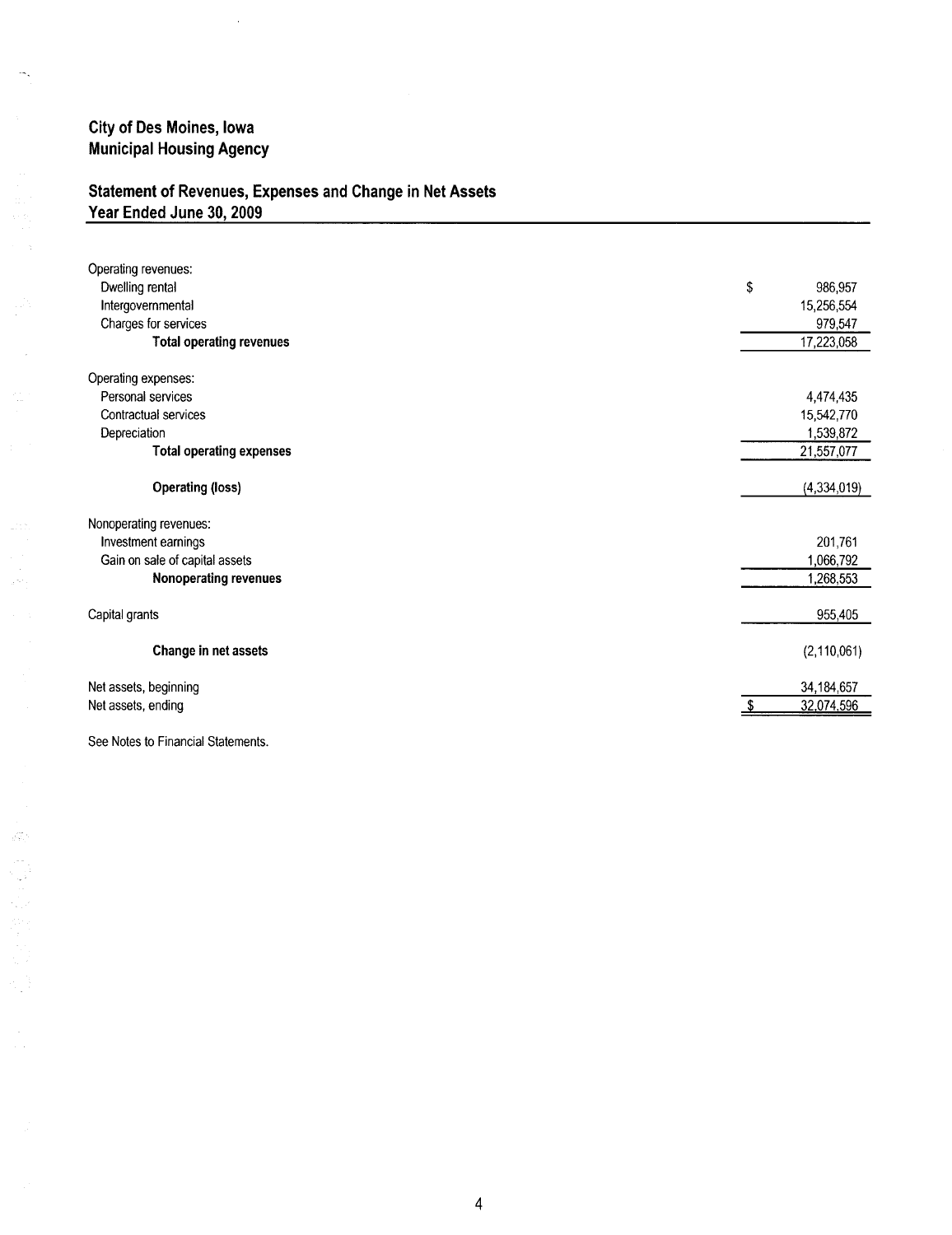$\mathcal{L}$ 

 $\zeta_{\rm{2,2}}$ 

 $\mathcal{L}_{\mathcal{G}}^{\mathcal{L}}$ 

ر<br>أوبار

## Statement of Cash Flows Year Ended June 30, 2009

| Cash flows from operating activities:                                           |               |                |
|---------------------------------------------------------------------------------|---------------|----------------|
| Cash received from rents and operating grants                                   | \$            | 17,007,367     |
| Cash paid to suppliers                                                          |               | (15, 452, 112) |
| Cash paid to employees                                                          |               | (4, 437, 296)  |
| Net cash (used in) operating activities                                         |               | (2,882,041)    |
| Cash flows from noncapital financing activities, payments on interfund accounts |               | 210,724        |
| Cash flows from capital and related financing activities:                       |               |                |
| Acquisition and construction of capital assets                                  |               | (472, 753)     |
| Capital grants                                                                  |               | 955,405        |
| Proceeds from the sale of capital assets                                        |               | 2,048,825      |
| Net cash provided by capital and related financing activities                   |               | 2,531,477      |
| Cash flows from investing activities, interest collected                        |               | 201,761        |
| Net increase in cash and cash equivalents                                       |               | 61,921         |
| Cash and cash equivalents, beginning                                            |               | 18,152,447     |
| Cash and cash equivalents, ending                                               | \$            | 18,214,368     |
| Reconciliation of operating (loss) to net cash (used in) operating activities:  |               |                |
| Operating (loss)                                                                | \$            | (4,334,019)    |
| Adjustments to reconcile operating (loss) to net cash                           |               |                |
| (used in) operating activities:                                                 |               |                |
| Depreciation                                                                    |               | 1,539,872      |
| Decrease (increase) in:                                                         |               |                |
| Accounts receivable                                                             |               | (20, 383)      |
| Due from other governmental units                                               |               | (253, 687)     |
| Inventories                                                                     |               | (10, 915)      |
| Prepaid items                                                                   |               | 16,995         |
| Other noncurrent assets                                                         |               | 16,017         |
| Increase (decrease) in:                                                         |               |                |
| Accounts payable                                                                |               | 84,578         |
| Accrued payroll                                                                 |               | 29,557         |
| Compensated absences                                                            |               | (17, 266)      |
| Tenant security deposits                                                        |               | 12,517         |
| Other liabilities, self-sufficiency participation                               |               | 22,312         |
| Unearned revenue                                                                |               | 7,533          |
| Other postemployment benefits                                                   |               | 24,848         |
| Net cash (used in) operating activities                                         | $\frac{3}{2}$ | (2,882,041)    |

See Notes to Financial Statements.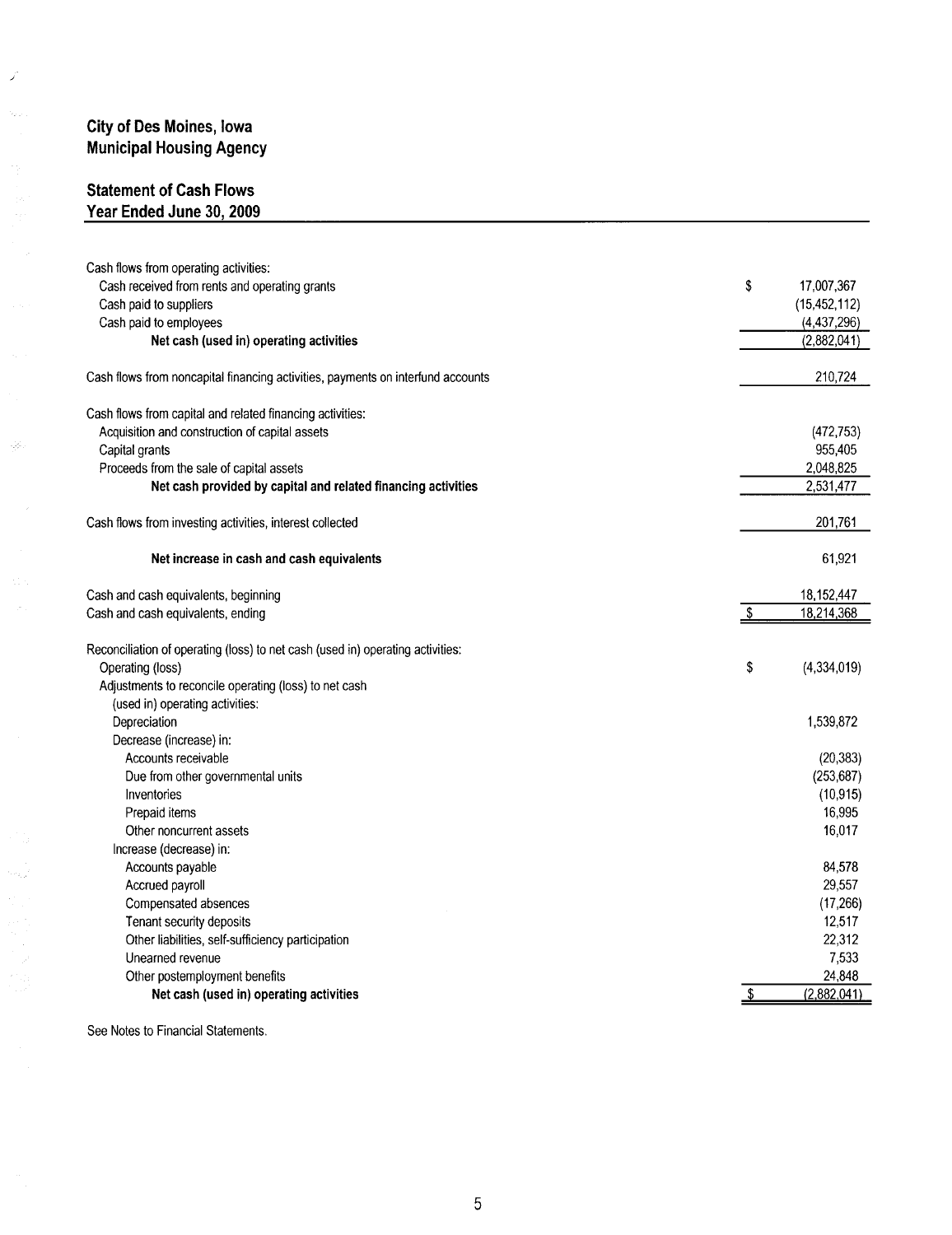#### Notes to Financial Statements

#### Note 1. Nature of Business and Reporting Entity and Summary of Significant Accounting Policies

#### Nature of business and reporting entity:

The City of Des Moines, Iowa Municipal Housing Agency is an enterprise fund of the City of Des Moines, Iowa. The Agency was originally created as the Des Moines Public Housing Authority in 1969 as a separate legal entity in accordance with the laws of the state of Iowa. Effective April 1 , 1994, the Des Moines City Council reorganized the Des Moines Public Housing Authority as a business-type fund of the City of Des Moines, Iowa renaming it the City of Des Moines, Iowa Municipal Housing Agency (Agency).

The Agency is not a legally separate entity. The Agency is an enterprise fund and business-type activity of the City of Des Moines, Iowa (the primary government) and the City assumes all rights, titles, interests, duties, covenants, obligations and liabilties of the Agency. Management decisions are the responsibility of the City Council, designated City employees and a seven member advisory board.

The purpose of the Agency is to administer the public housing programs authorized by the United States Housing Act of 1937, as amended. These programs are subsidized by the Federal Government through the U.S. Department of Housing and Urban Development (HUD).

#### Summary of significant accounting policies:

Basis of accountinq and measurement focus: The economic measurement focus and the accrual basis of accounting is used by the Agency. Under the accrual basis of accounting, revenue is recognized when earned and expenses are recognized when the liabilty has been incurred. Under this basis of accounting, all assets and all liabilties associated with the operation of the Agency are included in the statement of net assets.

Proprietary fund type: The City of Des Moines, Iowa Municipal Housing Agency is a proprietary fund type. Proprietary funds are used to account for a government's business-type activities, which are similar to those often found in the private sector. The measurement focus is based upon income determination, financial position and cash flows. The Agency, as an enterprise fund, has elected to apply all applicable Financial Accounting Standards Board (FASB) pronouncements on or issued before November 30,1989, unless the pronouncements conflict with or contradict Governmental Accounting Standards Board Statements. The Authority has elected not to apply F ASB guidance subsequent to November 30,1989.

Accountinq estimates: The preparation of financial statements in conformity with accounting principles generally accepted in the United States of America requires management to make estimates and assumptions that affect the reported amount of assets and liabilities and disclosure of contingent assets and liabilities at the date of the financial statements and the reported amount of revenues and expenses during the reporting period. Actual results could differ from those estimates.

Cash and pooled cash equivalents: For purposes of reporting cash flows, the Agency considers all highly liquid investments with a maturity of three months or less when purchased to be cash equivalents.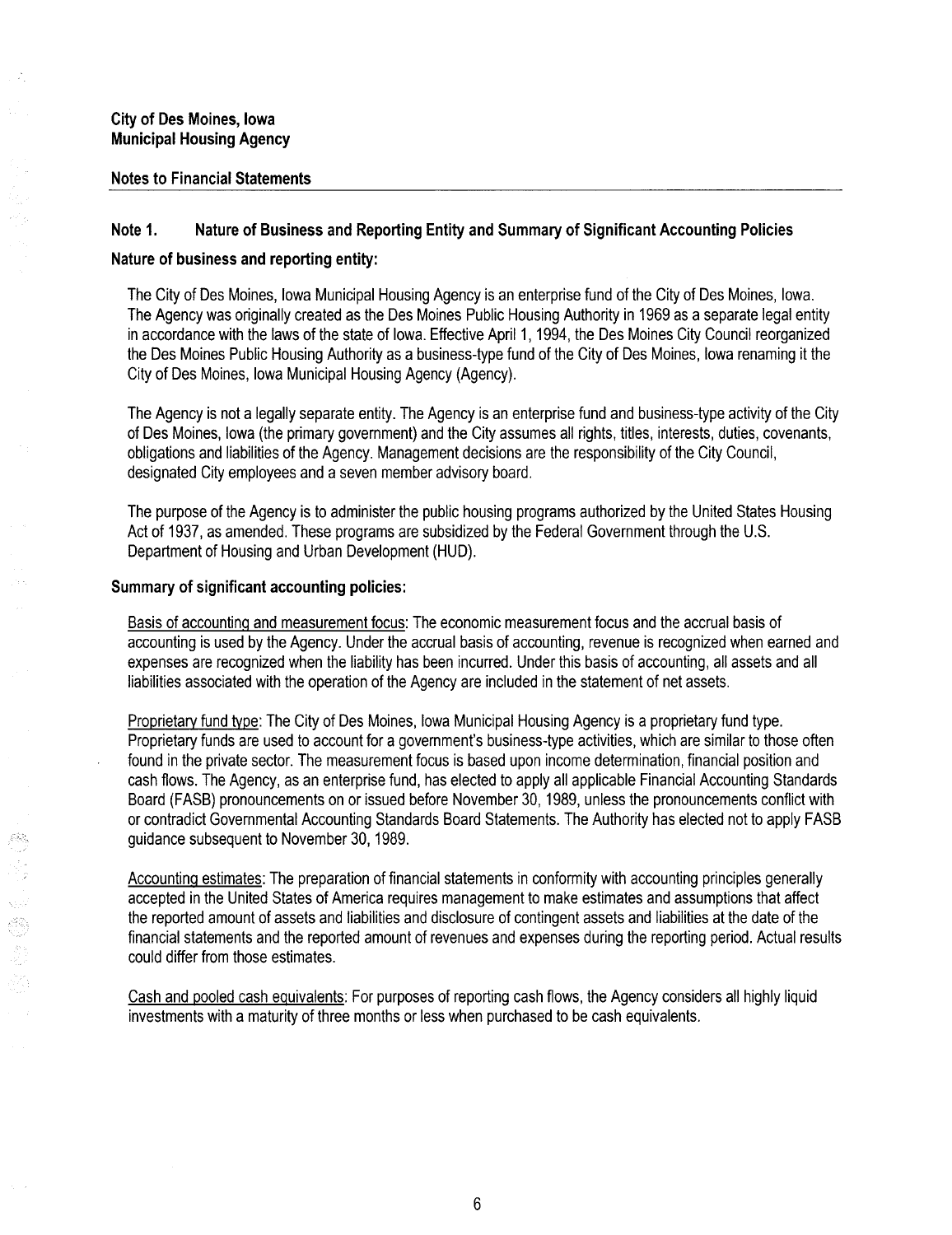#### Notes to Financial Statements

#### Note 1. Nature of Business and Reporting Entity and Summary of Significant Accounting Policies (Continued)

The Agency's deposits may be invested in the following HUD approved investments:

- . Direct obligations of the federal government backed by full faith and credit of the United States
- . Obligations of government agencies
- . Securities of government sponsored agencies
- . Demand and savings deposits
- . Time deposits and repurchase agreements

Investments are reported at fair value. Securities traded on the national or international exchange are valued at the last reported sales price at current exchange rates. The cash and pooled cash equivalents consisted of checking accounts, savings accounts and certificates of deposits for the current year.

Inventories: Inventories are stated at cost and recorded as an expense at the time they are relieved from inventory for use. Inventories are valued on the first-in, first-out basis.

Compensated absences: Agency employees participate in benefit plans offered by the City of Des Moines, Iowa and, accordingly, accumulate sick leave hours for subsequent use or for payment upon death or retirement. Sick leave is payable when used, or upon death or retirement. If paid upon death or retirement, the total accumulated hours are paid at one-half of the then effective hourly rate for that employee. These compensated absences are accrued as a liabilty as they are earned.

Capital assets: Capital assets are defined by the Agency as assets with an initial, individual cost of more than \$500 and an initial useful life of one year or greater. All appliances are capitalized regardless of threshold as required by HUD. Capital assets of the Agency are stated at cost. Depreciation has been provided using the straight-line method over the estimated useful lives, as follows:

| Buildings                         | 40 years    |
|-----------------------------------|-------------|
| Building improvements             | 10 vears    |
| Improvements other than buildings | 10-15 years |
| Machinery and equipment           | 3-10 years  |

OperatinQ and nonoperatinQ revenues and expenses: Operating revenues result from exchange transactions of housing agency activities. Nonoperating revenues result from nonexchange transactions such as investment earnings and capital grants. Expenses associated with operating the housing agency are considered operating.

Net assets: Net assets represent the difference between assets and liabilities. Net assets invested in capital assets, net of related debt, consists of capital assets, net of accumulated depreciation, reduced by any outstanding balances of any borrowings, used for the acquisition, construction or improvement of those assets. Net assets are reported as restricted when there are limitations imposed on their use either through enabling legislation adopted by the Authority or through external restrictions imposed by creditors, grantors or laws or regulations of other governments. When an expense is incurred for purposes for which both restricted and unrestricted net assets are available, the Agency first applies restricted resources. \$15,279,740 of net assets is restricted as of June 30,2009. Of the restrictions, \$13,207,209 is on the cash generated from the sale of public housing properties and \$2,072,531 is for housing assistance payments. Proceeds from property sales are required by HUD to be reinvested in public housing properties.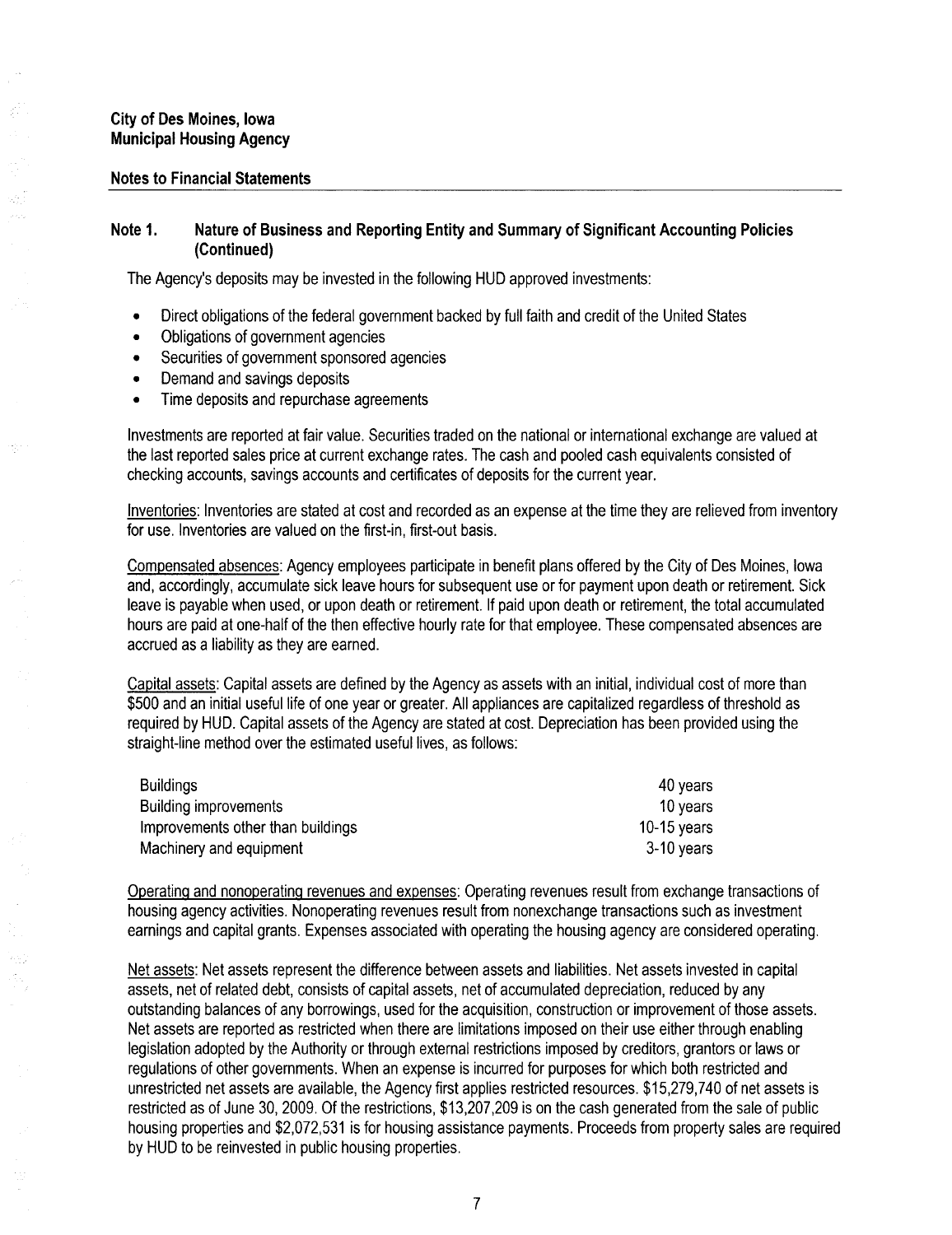#### Notes to Financial Statements

#### Note 2. Cash and Pooled Cash Equivalents

As of June 30, 2009, the Agency's deposits consisted of checking accounts, savings accounts and certificates of deposits. The Agency has no investments.

The Agency follows the City of Des Moines, Iowa's investment policy.

Authorized investments: The Agency is authorized by statute to invest public funds in obligations of the United States government, its agencies and instrumentalities; certificates of deposit or other evidences of deposit at federally insured depository institutions approved pursuant to Chapter 12C, Code of Iowa; prime eligible bankers acceptances; certain high rated commercial paper; perfected repurchase agreements; certain registered open-end management investment companies; certain joint investment trusts; and warrants or improvement certificates of a drainage district. However, the City's investment policy additionally limits investments in commercial paper to obligations at the time of purchase rated within the two highest ratings, issued by nationally recognized statistical rating organizations with a maturity less than 270 days, provided that at the time of purchase no more than 10 percent of the investment portolio be invested in commercial paper and no more than 5 percent of the investment portfolio shall be invested in securities of a single issuer. It also limits investments in prime bankers' acceptances to those that mature within 270 days and that are eligible for purchase by a federal reserve bank, provided that at the time of purchase no more than 5 percent of the investment portolio shall be invested in the securities of a single issuer.

Interest rate risk: Interest rate risk is the risk that changes in market interest rates wil adversely affect the fair value of an investment. Generally, the longer the maturity of an investment, the greater the sensitivity of its fair value to changes in market interest rates. The Agency has no investments.

Custodial credit risk: Custodial credit risk is the risk that in the event of a bank failure, the government's deposits may not be returned.

As of June 30, 2009, the carrying amount of the Agency's deposits was \$18,214,368 and the bank balance was \$18,259,660 which was entirely covered by federal depository insurance or by a multiple financial institution collateral pool in accordance with Chapter 12C of the Code of Iowa. This chapter provides for additional assessments against the members of the pool to ensure there will be no loss of public funds.

#### Note 3. Capital Assets

The following is a summary of changes in capital assets for the year ended June 30, 2009:

|                                       | June 30.<br>2008 |   | Additions   | Retirements | June 30.<br>2009 |
|---------------------------------------|------------------|---|-------------|-------------|------------------|
| Nondepreciable assets, land           | 1.467.560        | S |             |             | 1,467,560        |
| Depreciable assets:                   |                  |   |             |             |                  |
| <b>Buildings</b>                      | 31,903,506       |   | 244.173     | (1,852,497) | 30,295,182       |
| Improvements other than buildings     | 5.534,407        |   | 147,676     |             | 5,682,083        |
| Machinery and equipment               | 1,241,615        |   | 80,904      | (75.638)    | 1.246.881        |
| <b>Total depreciable assets</b>       | 38,679,528       |   | 472,753     | (1,928,135) | 37,224,146       |
| Less accumulated depreciation for:    |                  |   |             |             |                  |
| <b>Buildings</b>                      | 17.446.711       |   | 1,336,228   | (871.234)   | 17,911,705       |
| Improvements other than buildings     | 5.075.655        |   | 136.333     |             | 5.211.988        |
| Machinery and equipment               | 1.124.099        |   | 67.311      | (74.868)    | 1,116,542        |
| <b>Total accumulated depreciation</b> | 23,646,465       |   | 1,539,872   | (946,102)   | 24,240,235       |
| Capital assets, net                   | 16,500,623       |   | (1,067,119) | (982.033)   | 14,451,471       |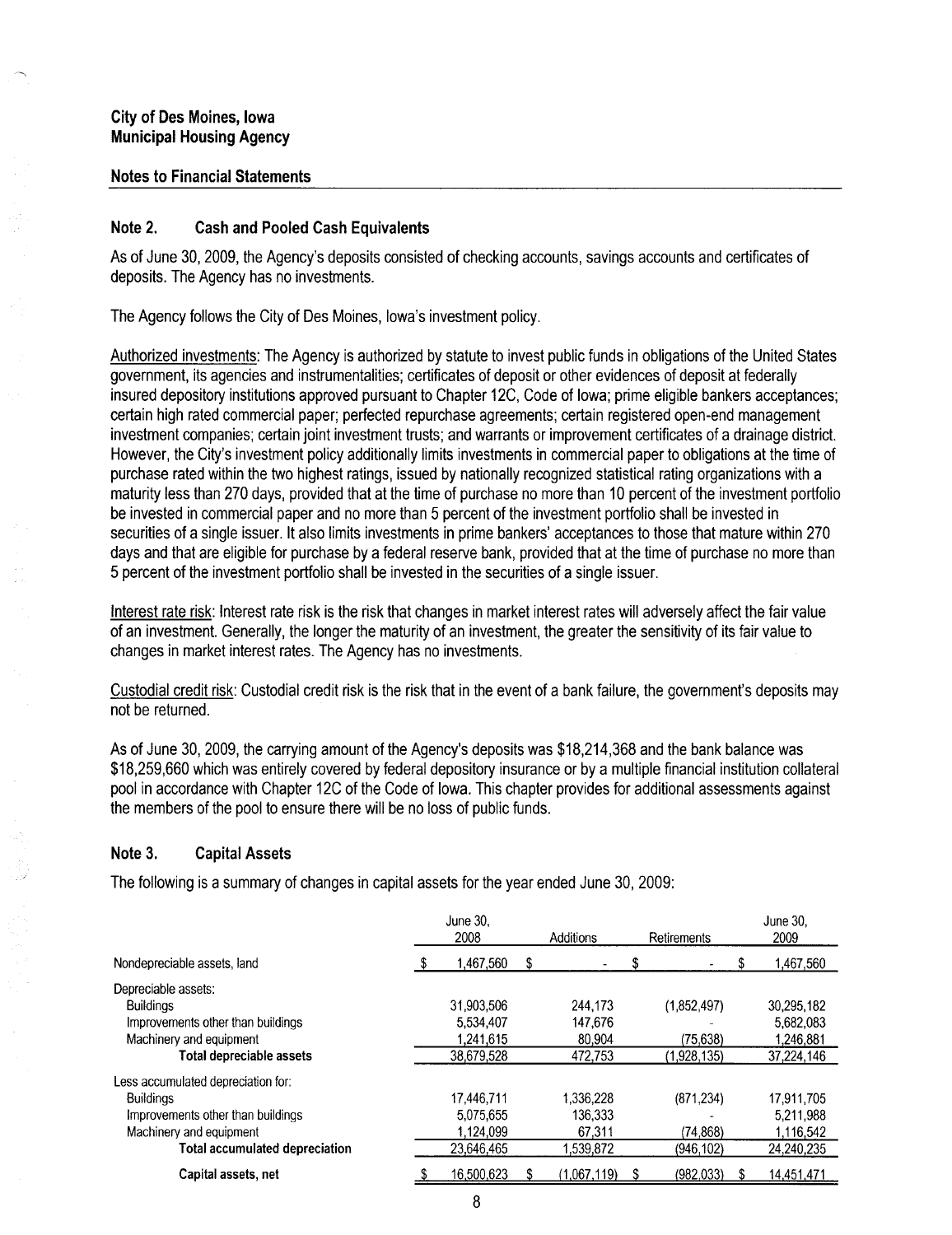#### Notes to Financial Statements

#### Note 4. Forgivable Loans

The Home Ownership Program (5H) is intended to provide affordable home acquisition loans to eligible low-income familes wishing to purchase designated single-family scattered site homes offered by the Agency. The homes are sold at fair value and are financed by conventional loans by area financial institutions. The down payment is financed by the Agency with a forgivable interest free loan to the purchasers. A portion of the loan is forgiven upon closing. The balance is forgiven over the next seven years. If the purchaser defaults on the terms of the forgivable loan, it will become due at the time of default with interest.

As of June 30, 2009, the unforgiven portion of forgivable loans was \$1,919,105. This amount is fully reserved as of June 30, 2009 as the City does not anticipate collection.

#### Note 5. Pension Plan

The Agency contributes, with other funds of the City, to the Iowa Public Employees Retirement System (IPERS) which is a cost sharing, multiple-employer defined benefit pension plan administered by the state of Iowa. IPERS provides retirement and death benefis which are established by state statute to plan members and beneficiaries. IPERS issues a publicly available financial report that includes financial statements and required supplementary information. The report may be obtained by writing to IPERS, P.O. Box 9117, Des Moines, Iowa 50306-9117.

Plan members are required to contribute 4.10 percent of their annual covered salary and the Agency is required to contribute 6.35 percent of annual covered payroll. Contribution requirements are established by state statute. The Agency's contribution to IPERS for the years ended June 30, 2009, 2008 and 2007 was \$135,688, \$219,168 and \$125,901, respectively, which was equal to the required contribution for each year.

#### Note 6. Deferred Compensation

The City offers its employees a deferred compensation plan created in accordance with Internal Revenue Code, Section 457. The plan, available to all City employees, permits an employee to defer a portion of his or her compensation until future years. This deferred compensation is not available to employees until termination, retirement, death or unforeseeable emergency.

In accordance with Federal legislation (the Small Business and Wage Protection Act of 1996), the City has confirmed or established trust arrangements for all of the assets in the plan, to ensure those assets are protected and used exclusively for plan participants and beneficiaries. As a result of these arrangements, the deferred compensation plan is not reported in the Agency's financial statements.

#### Note 7. Post-Retirement Benefits

Plan description: The City sponsors a single-employer health care plan that provides medical, prescription drugs and dental benefits to all active and retired employees and their eligible dependents. Employees who have attained age 55 and retire from active employment are eligible for retiree benefis. Eligible retirees and their dependents receive medical and prescription coverage through a fully insured plan with Wellmark BCBS and dental benefits through a self-insured plan. These are the same plans that are available for active employees.

Contributions are required for both retiree and dependent coverage. The contributions for each insured group is assumed to be the expected, composite per capita cost for the group. This composite is then disaggregated into an age-specific starting cost curve based on the average age of the group and for assumptions for age-based morbidity. The average age of the pre-65 retiree group is 59. Retiree expenses are then offset by monthly contributions.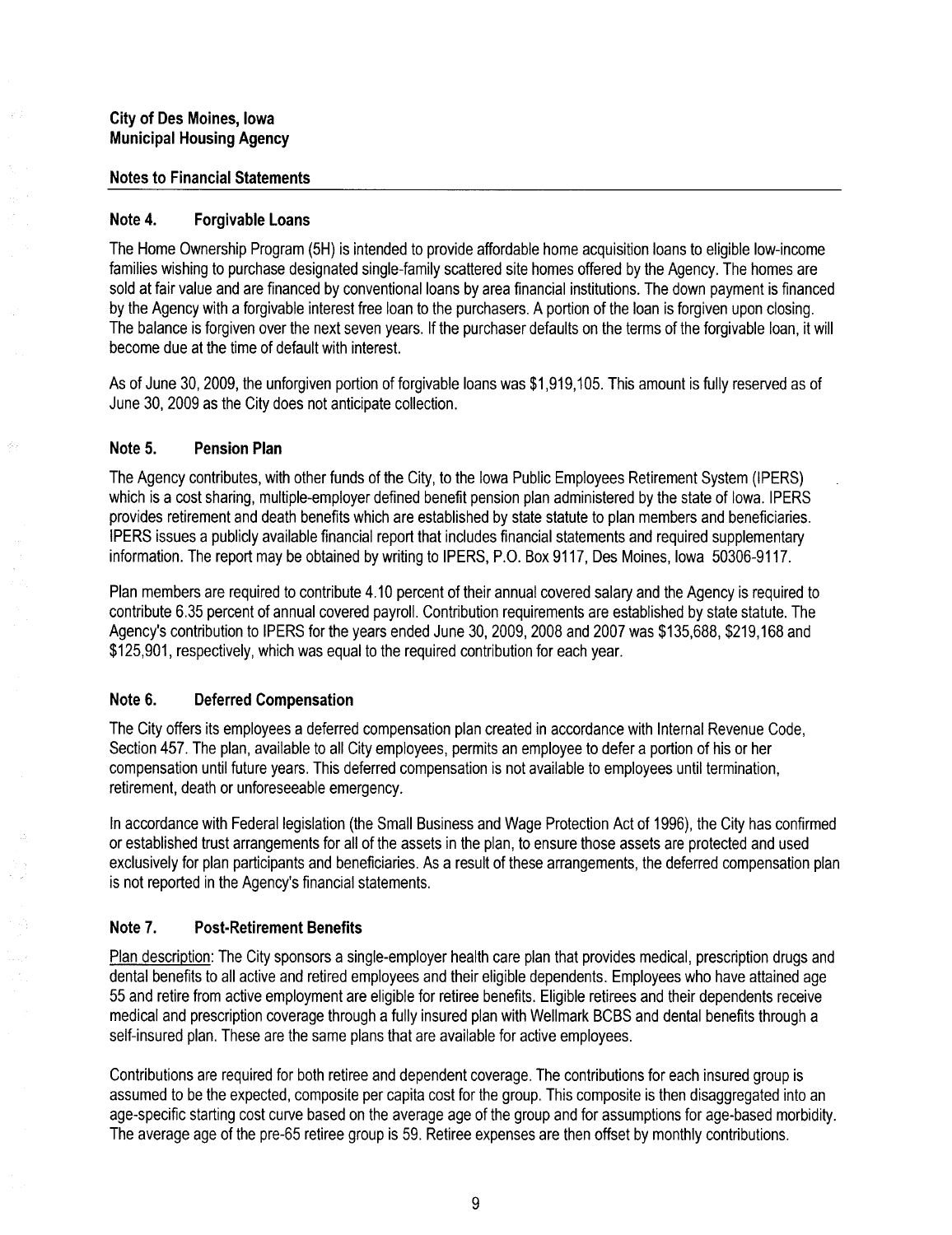#### Notes to Financial Statements

#### Note 7. Post-Retirement Benefits (Continued)

FundinQ policy: The City of Des Moines establishes and amends contribution requirements.

The current funding policy of the City is to pay health insurance premiums as they occur. This arrangement does not qualify as other post employment benefits (OPEB) plan assets under Governmental Accounting Standards Board (GASB) Statement No. 45 for current GASB reporting.

The required contribution is based on projected pay-as-you-go financing. For fiscal year 2009, the Agency contributed \$4,080.

Annual OPEB Cost and Net OPEB ObliQation: The City's annual OPEB cost (expense) is calculated based on the annual required contribution (ARC) of the employer, an amount actuarially determined in accordance to the parameters of GASB Statement No. 45. The ARC represents a level of funding that, if paid on an ongoing basis, is projected to cover the normal cost each year and amortize any unfunded actuarial liabilties over a period not to exceed 30 years. The following table shows the components of the City's annual OPEB cost for the year as it pertains to the City of Des Moines, Iowa Municipal Housing Agency enterprise fund, the amount actuarially contributed to the plan, and changes in the City's annual OPEB obligation:

| Annual required contribution               | \$<br>27,804 |
|--------------------------------------------|--------------|
| Interest on net OPEB obligation            | 1,124        |
| Adjustment to annual required contribution |              |
| Annual OPEB cost (expense)                 | 28,928       |
| Contributions and payments made            | 4,080        |
| Increase in net OPEB obligation            | 24,848       |
| Net OPEB obligation, July 1, 2007          | 24,971       |
| Net OPEB obligation, June 30, 2008         | 49,819       |

The City's annual OPEB cost, the percentage of annual OPEB cost contributed to the plan, and the net OPEB obligation for fiscal year 2009 and 2008 follows. Fiscal year 2008 was the transition year of GASB Statement No. 45.

| Fiscal Year Ended              | Annual<br><b>OPEB Cost</b> | Percentage of<br><b>Annual OPEB</b><br><b>Cost Contributed</b> | Net OPEB<br>Obligation |
|--------------------------------|----------------------------|----------------------------------------------------------------|------------------------|
| June 30, 2008<br>June 30, 2009 | \$<br>27,804<br>28,928     | 10.19% \$<br>14.10                                             | 24,971<br>49,819       |

Funded status and funding progress: As of July 1, 2007, the most recent actuarial valuation date, the plan was 0 percent funded. The Agency's portion of the City's actuarial accrued liability for benefits was \$155,776 and the actuarial value of assets is none resulting in an unfunded actuarial accrued liability (UAAL) of \$(155,776). The covered payroll (annual payroll of active employees covered by the plan) was \$3,105,543 and the ratio of the UAAL to the covered payroll was 5.0 percent.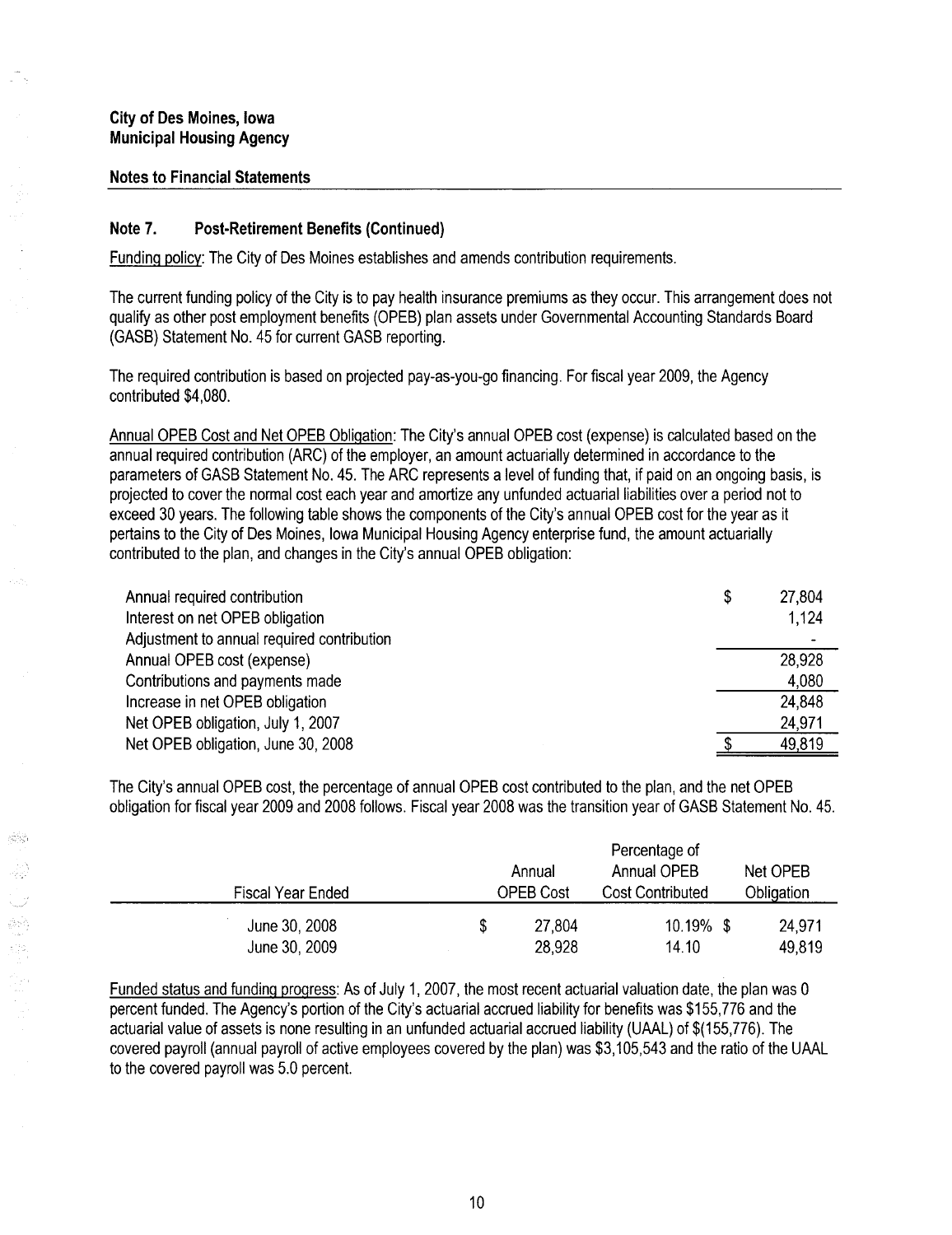#### Notes to Financial Statements

#### Note 7. Post-Retirement Benefits (Continued)

Actuarial estimates of an ongoing plan involve estimates of the value of reported amounts and assumptions about the probability of occurrence of events far into the future. Examples include assumptions about the future employment, mortality and the health care cost trend. Amounts determined regarding the funded status of the plan and the annual required contributions of the employer are subject to continual revision as actual results are compared with past expectations and new estimates are made about the future. The schedule of funding progress, presented as required supplementary information following the notes to the financial statements, presents multiyear information about whether the actuarial value of plan assets is increasing or decreasing over time relative to the actuarial accrued liabilities for benefits.

Actuarial methods and assumptions: Projections of benefis for financial reporting purposes are based on the substantive plan (the plan as understood by the employer and the plan members) and included the types of benefis provided at the time of each valuation and the historical pattern of sharing of benefit costs between the employer and plan members to that point. The actuarial methods and assumptions used include techniques that are designed to reduce the effects of short-term volatilty in actuarial accrued liabilities and the actuarial value of assets, consistent with the long-term perspectives of the calculations.

In the July 1,2007 actuarial valuation, project unit credit method was used. The actuarial assumptions included a 4.5 percent discount rate, an annual health care cost trend rate of 10 percent reduced by decrements of .55 percent annually to an ultimate rate of 5 percent for medical and prescription costs, and annual health care cost trend rate of 6.5 percent for dental and related administrative costs. The UAAL is being amortized as a closed level dollar. The amortization of UAAL is done over a period of 30 years.

#### Note 8. Noncurrent Liabilties

The following is a summary of changes in noncurrent liabîlties for the year ended June 30,2009:

|                                              | June 30.<br>2008 |         |  | <b>Additions</b> |  | Decreases and<br>Payments |  | June 30.<br>2009 | Amount<br>Due in<br>One Year |        |  |
|----------------------------------------------|------------------|---------|--|------------------|--|---------------------------|--|------------------|------------------------------|--------|--|
| Compensated absences including<br>sick leave |                  | 238,192 |  | 27.369           |  | 44,635                    |  | 220.926          |                              | 92,605 |  |
| Due to self-sufficiency<br>participation     |                  | 60,260  |  | 128,103          |  | 105,791                   |  | 82.572           |                              |        |  |

The above liabilities will be liquidated with resources available from the Agency's operations.

#### Note 9. Risk Management

The Agency is exposed to various risks of loss related to torts; theft of, damage to, and destruction of assets; errors and omissions; injuries to employees; and natural disasters. The Agency carries commercial insurance for risks. The Agency contracts with reputable carriers and utîlzes deductibles ranging from \$250 to \$2,500.

Settled claims have not exceeded available coverage in the past three years. There has been no significant reduction in insurance coverage from the prior year.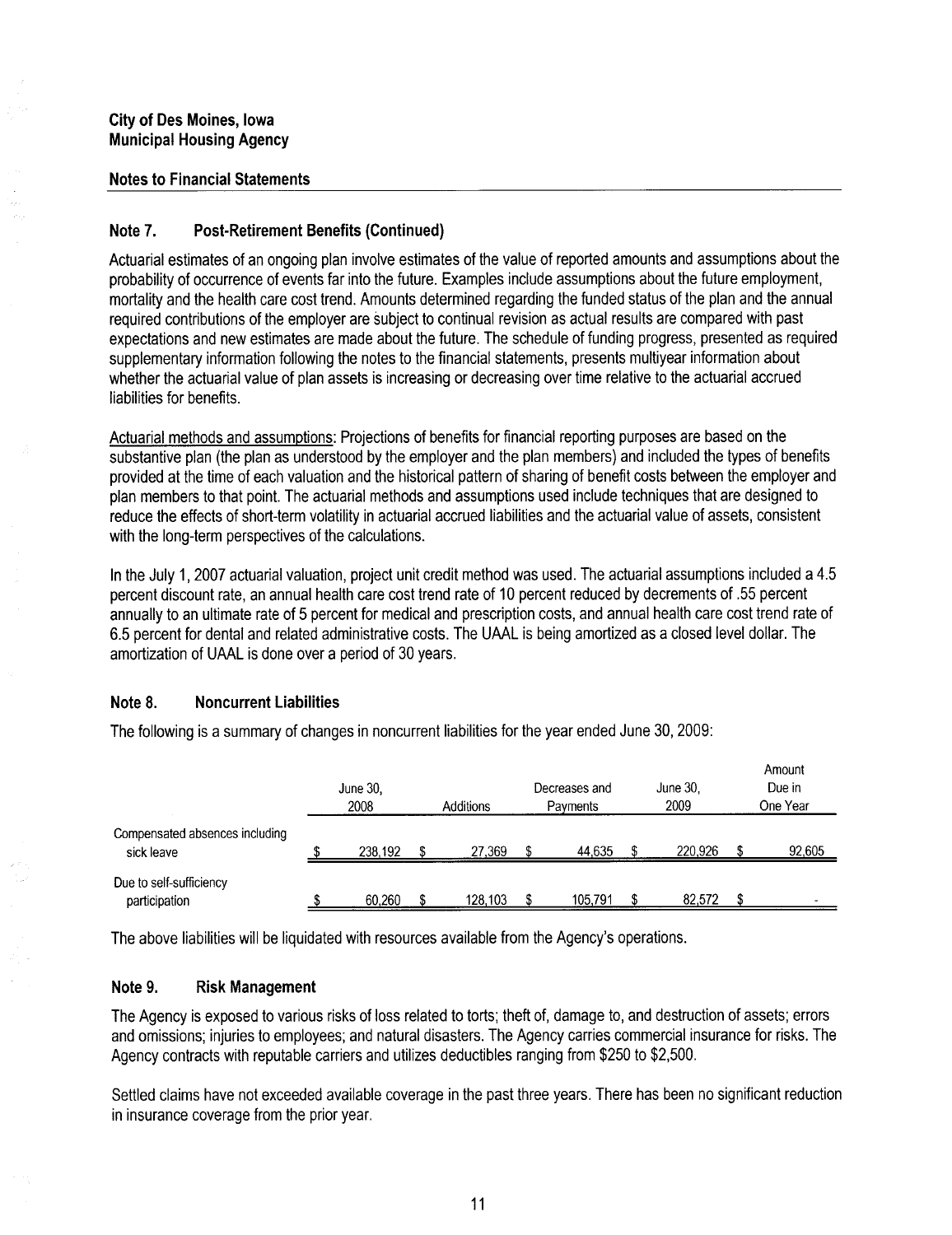#### Notes to Financial Statements

#### Note 10. Contingencies

The Agency is involved in various legal actions arising in the ordinary course of business. The Agency is vigorously contending these legal actions and, in the opinion of the Assistant City Attorney, the Agency has adequate legal defenses with respect to these actions and does not believe that they will materially affect the Agency's financial position.

#### Note 11. New Pronouncements

The Agency implemented the following Governmental Accounting Standards Board (GASB) Statements:

- . GASB Statement No. 49, Accounting and Financial Reporting for Pollution Remediation Obligations. This Statement addresses accounting and financial reporting standards for pollution (including contamination) remediation obligations, which are obligations to address the current or potential detrimental effects of existing pollution by participating in pollution remediation activities, such as site assessments and cleanups. This standard requires the Agency to estimate the components of expected pollution remediation outlays and determine whether the outlays for those components should be accrued as a liabilty or, if appropriate, capitalized when goods and services are acquired. This Statement had no effect on the financial statements in the current year.
- . GASB Statement No. 52, Land and Other Real Estate Held as Investments by Endowments. This Statement established consistent standards for the reporting of land and other real estate held as investments. Endowments were previously required to report their land and other real estate held for investment purposes at historical cost. However, such investments are reported at fair value by similar entities, such as pension plans. The Statement requires endowments to report land and other real estate investments at fair value. This Statement had no effect on the financial statements.

As of June 30, 2009, the GASB has issued the following statements not yet implemented by the Agency. The statements which might impact the Agency are as follows:

- . GASB Statement No. 51, Accounting and Financial Reporting for Intangible Assets, issued July 2007, wil be effective for the Agency beginning with its year ending June 30, 2010. This Statement provides guidance regarding how to identify, account for, and report intangible assets. The new standard characterizes an intangible asset as an asset that lacks physical substance, is nonfinancial in nature, and has an initial useful life extending beyond a single reporting period. Examples of intangible assets include easements, computer software, water rights, timber rights, patents and trademarks. This standard provides that intangible assets be classified as capital assets (except for those explicitly excluded from the scope of the new standard, such as capital leases). Relevant authoritative guidance for capital assets should be applied to these intangible assets.
- . GASB Statement No. 53, Accounting and Financial Reporting for Derivative Instruments, issued June 2008, will be effective for the Agency beginning with its year ending June 30, 2010. This Statement will improve how state and local governments report information about derivative instruments in their financial statements. The Statement specifically requires governments to measure most derivative instruments at fair value in their financial statements that are prepared using the economic resources measurement focus and the accrual basis of accounting. The guidance in this Statement also addresses hedge accounting requirements.

The Agency's management has not yet determined the effect these statements wil have on the Agency's financial statements.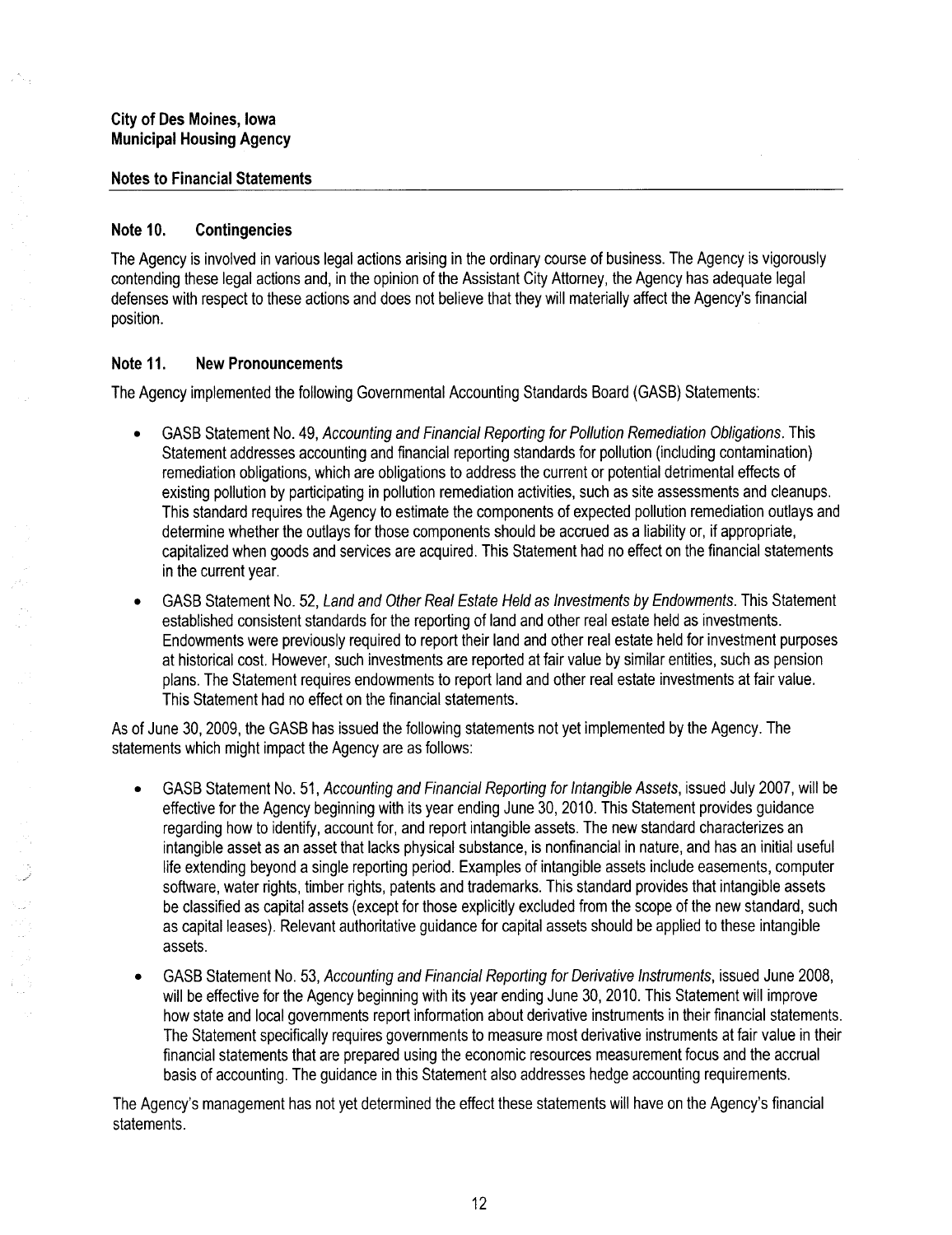#### Required Supplementary Information Other Postemployment Benefit Plan

| <b>SCHEDULE OF FUNDING PROGRESS</b> |                                |                                                   |   |                                                   |   |                                                           |                          |  |                                          |                                                                 |
|-------------------------------------|--------------------------------|---------------------------------------------------|---|---------------------------------------------------|---|-----------------------------------------------------------|--------------------------|--|------------------------------------------|-----------------------------------------------------------------|
| Fiscal<br>Year<br>Ended             | Actuarial<br>Valuation<br>Date | Actuarial<br>Value of<br><b>Net Assets</b><br>(a) |   | Actuarial<br>Accrued<br>Liability<br>(AAL)<br>(b) |   | Unfunded<br>(Over-<br>funded)<br>AAL<br>(UAAL)<br>$(b-a)$ | Funded<br>Ratio<br>(alb) |  | Covered<br>Payroll<br>$\left( c \right)$ | UAAL as a<br>Percentage<br>of Covered<br>Payroll<br>$[(b-a)/c]$ |
| 2009<br>2008                        | 7/1/2007<br>7/1/2007           | S<br>$\bullet$<br>$\overline{\phantom{a}}$        | Ð | 155,776<br>155,776                                | S | 155,776<br>155.776                                        | - %                      |  | 3,105,543<br>3.064,325                   | 5.0%<br>5.1                                                     |

NOTE: Fiscal year 2008 is the transition year for GASB Statement No. 45

The information presented in the required supplementary schedule was determined as part of the actuarial valuation as of July 1, 2007. Additional information follows:

- 1. The cost method used to determine the ARC is the Projected Unit Credit Actuarial Cost method.
- 2. There are no plan assets.

د.<br>د د د

- 3. Economic assumptions are as follows: health care cost trend rates of 5.0-10.0 percent; discount rate of 4.5 percent.
- 4. The amortization method is closed, level dollar.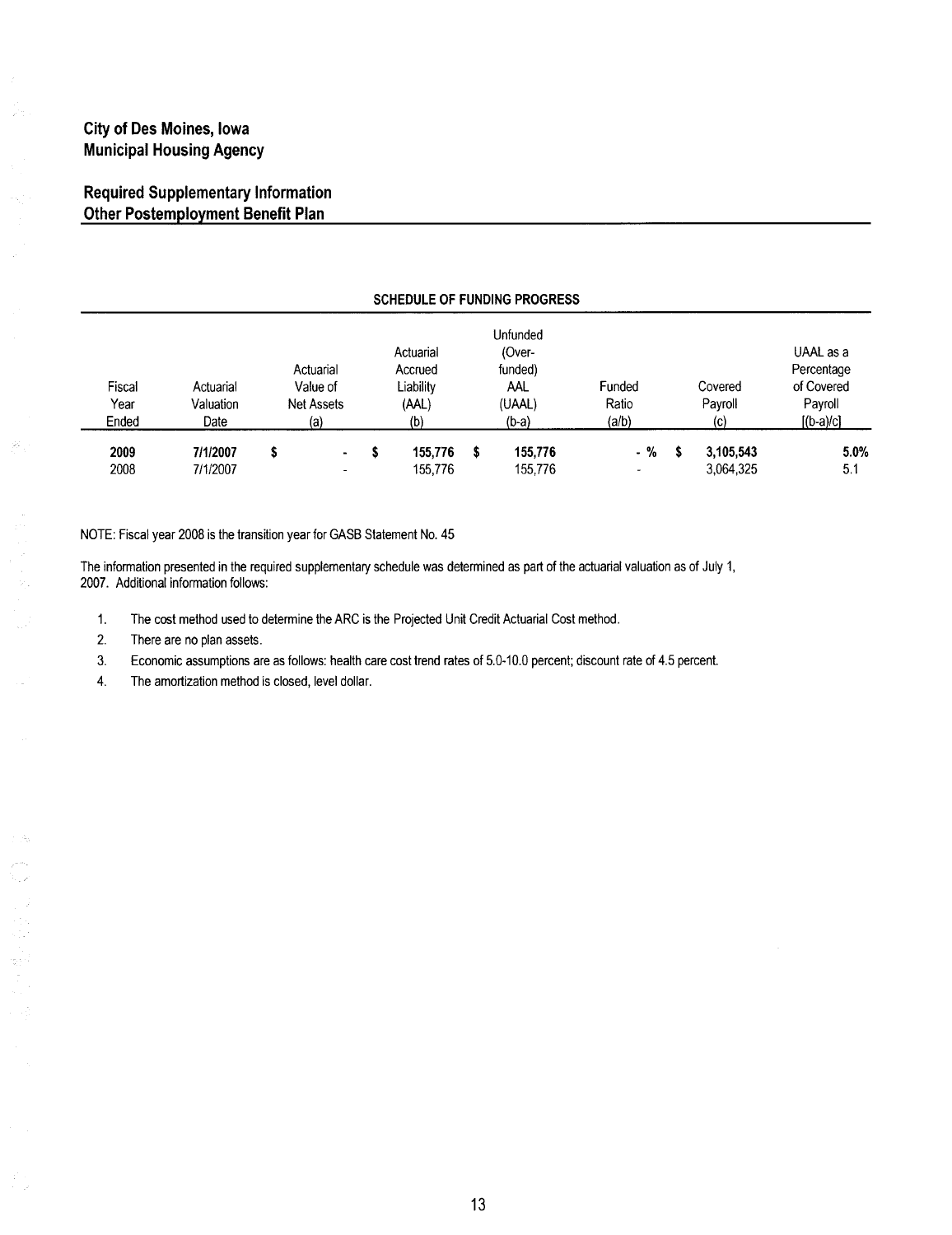## Schedule of Expenditures of Federal Awards Year Ended June 30, 2009

| Federal Grantor/Pass-Through Grantor/Program Title               | Federal<br><b>CFDA</b><br>Number | Federal<br>Expenditures |
|------------------------------------------------------------------|----------------------------------|-------------------------|
| U.S. Department of Housing and Urban Development                 |                                  |                         |
| Direct Programs:                                                 |                                  |                         |
| Public and Indian Housing                                        | 14.850                           | 1,082,228<br>-S         |
| Lower Income Housing Assistance Program Moderate Rehabilitation  | 14.856                           | 74.220                  |
| Section 8 Housing Choice Vouchers                                | 14.871                           | 13.790.847              |
| Public Housing Capital Fund                                      | 14.872                           | 955.405                 |
| <b>Resident Opportunity and Support Services</b>                 | 14.877                           | 34,676                  |
| Section 8 Housing Choice Vouchers - VASH                         | 14.871                           | 162,786                 |
| Total U.S. Department of Housing and Urban Development           |                                  | 16,100,162              |
| U.S. Department of Homeland Security Disaster Housing Assistance | 97.109                           | 15,320                  |
| Total federal awards expended                                    |                                  | 16,115,482              |

See Accompanying Notes to Schedule of Expenditures of Federal Awards.

ar ej

i<br>Sa

 $\mathcal{E}$  :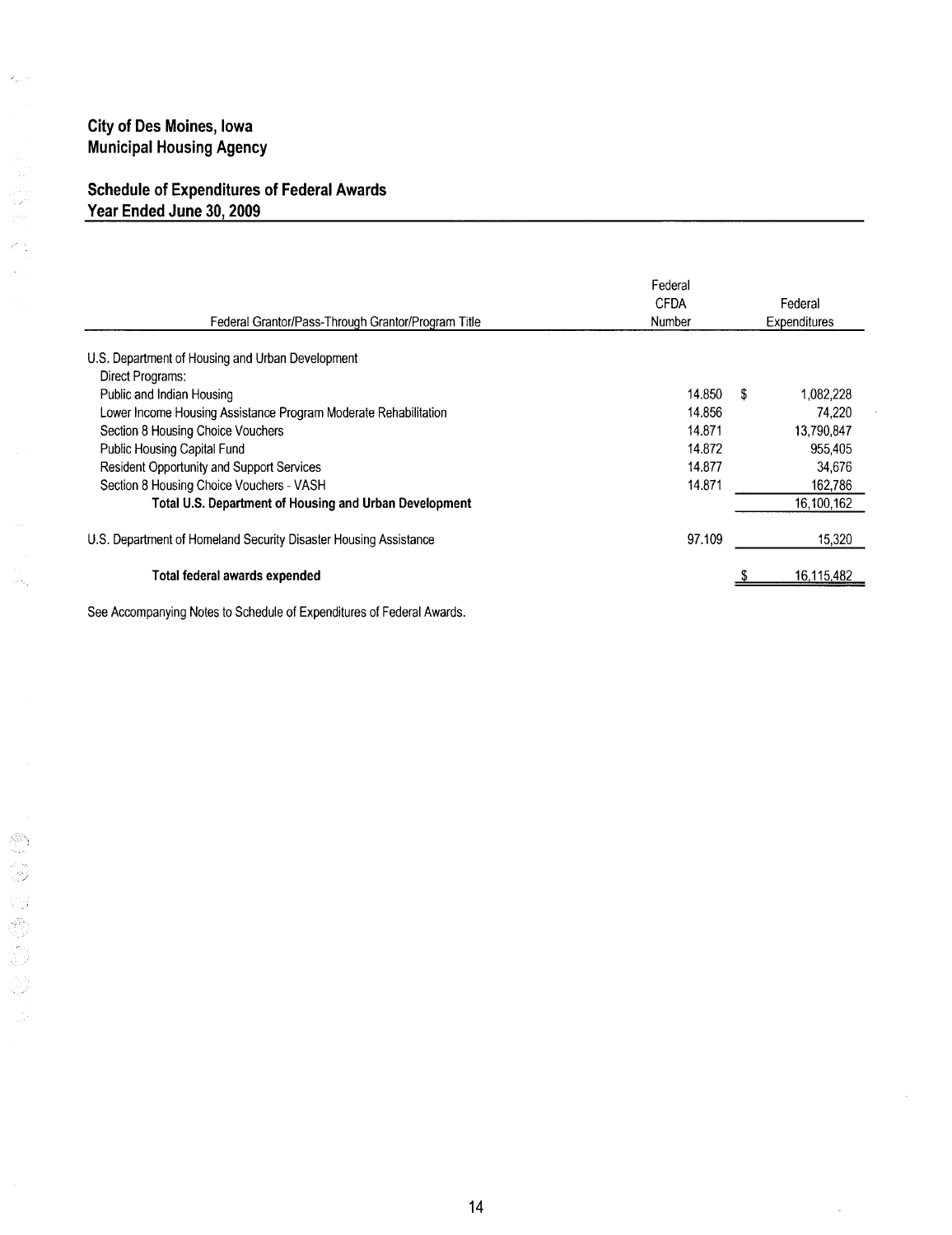#### Notes to Schedule of Expenditures of Federal Awards Year Ended June 30, 2009

#### Note 1. Basis of Presentation

The accompanying schedule of expenditures of federal awards includes the federal grant activity of the City of Des Moines, Iowa Municipal Housing Agency, an enterprise fund of the City of Des Moines, Iowa, for the year ended June 30, 2009. All federal financial assistance received directly from federal agencies as well as federal financial assistance passed through other government agencies expended during the year is included in the schedule. The information in this schedule is presented in accordance with the requirements of OMB Circular A-133, Audits of States, Local Governments and Nonprofit Organizations. Therefore, some amounts presented in this schedule may differ from amounts presented in, or used in the preparation of, the fund's financial statements.

#### Note 2. Significant Accounting Policies

Revenue from federal awards is recognized when earned and expenses are recognized when the liability has been incurred.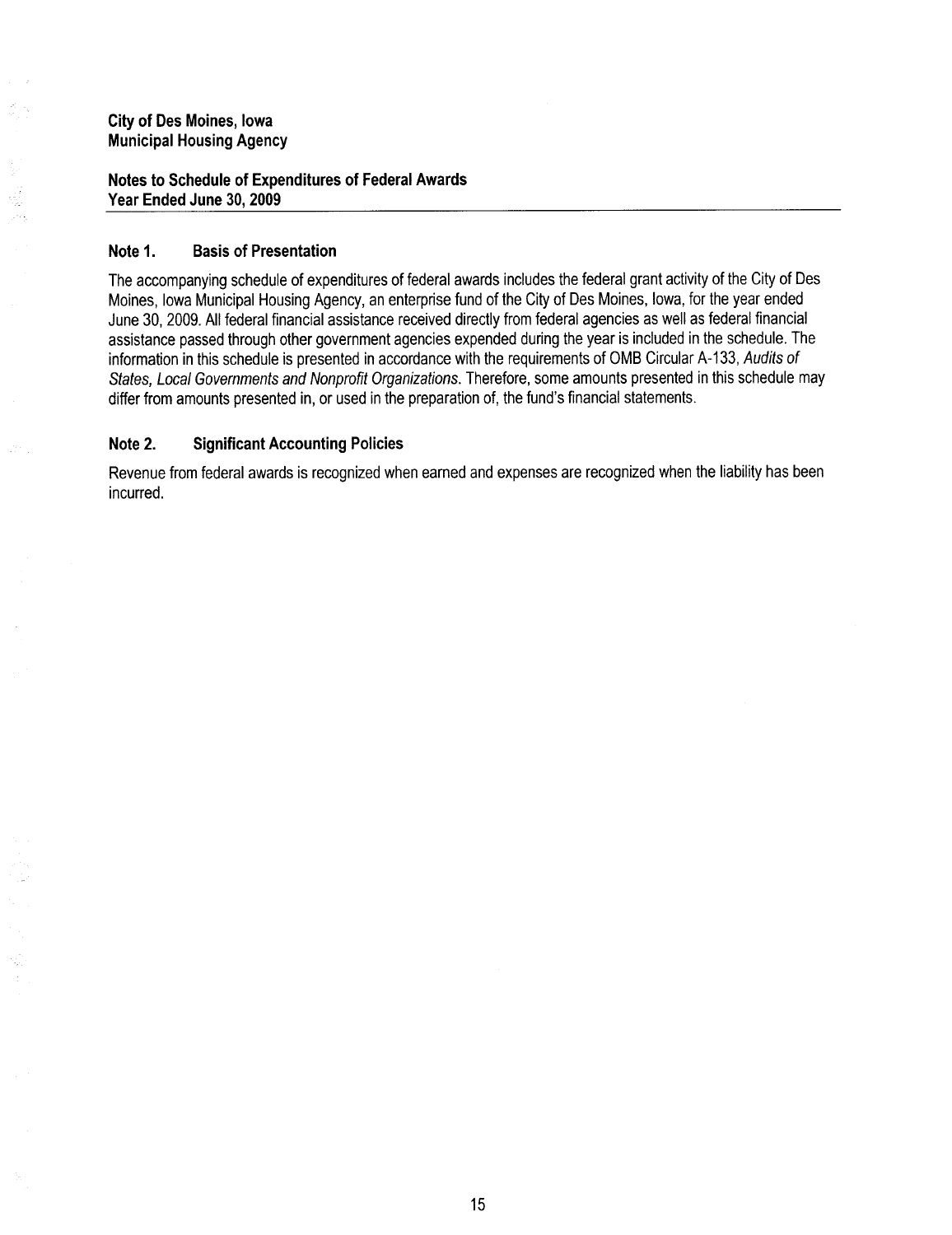$\times$  N

 $\mathcal{P}^{(1)}$ 

Ú.

#### Summary Schedule of Prior Audit Findings Year Ended June 30, 2009

 $\ddot{\phantom{a}}$ 

| Finding<br>Number                                               | Comment                                                                                                       | <b>Status</b> | Corrective Action or Other Explanation |
|-----------------------------------------------------------------|---------------------------------------------------------------------------------------------------------------|---------------|----------------------------------------|
| Material Weakness in Internal Control Over Financial Reporting: |                                                                                                               |               |                                        |
| 08-II-A                                                         | The Agency was not calculating depreciation<br>expense on capital assets correctly during the<br>fiscal year. | Corrected     |                                        |
| <b>Compliance Finding in Administering Federal Awards:</b>      |                                                                                                               |               |                                        |
| 08-III-A                                                        | The Agency made FSS escrow payments for an<br>individual in the program at the incorrect amount.              | Corrected     |                                        |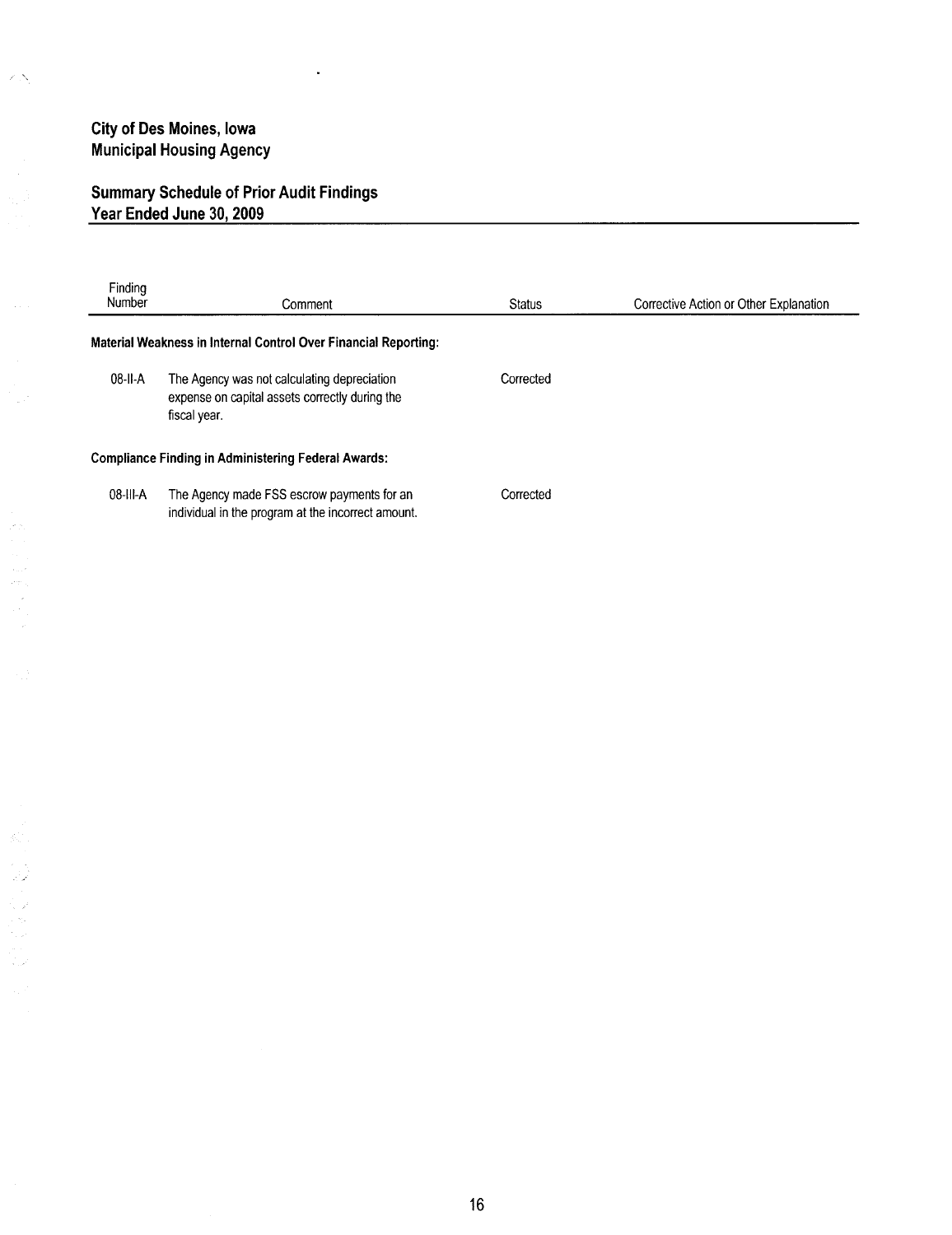## McGladrey & Pullen

Certified Public Accountants

Independent Auditor's Report on Internal Control Over Financial Reporting and on Compliance and Other Matters Based on an Audit of Financial Statements Performed in Accordance with Government Auditing Standards

To the Public Housing Board and the Honorable Mayor and Members of the City Council City of Des Moines, Iowa Des Moines, Iowa

We have audited the financial statements of the City of Des Moines, Iowa Municipal Housing Agency, an enterprise fund of the City of Des Moines, Iowa, as of and for the year ended June 30, 2009, and have issued our report thereon dated November 24,2009. We conducted our audit in accordance with auditing standards generally accepted in the United States of America and the standards applicable to financial audits contained in Government Auditng Standards issued by the Comptroller General of the United States.

#### Internal Control Over Financial Reporting

In planning and performing our audit, we considered City of Des Moines, Iowa Municipal Housing Agency's internal control over financial reporting as a basis for designing our auditing procedures for the purpose of expressing our opinion on the financial statements, but not for the purpose of expressing an opinion on the effectiveness of the City of Des Moines, Iowa Municipal Housing Agency's internal control over financial reporting. Accordingly, we do not express an opinion on the effectiveness of the City of Des Moines, Iowa Municipal Housing Agency's internal control over financial reporting.

A control deficiency exists when the design or operation of a control does not allow management or employees, in the normal course of performing their assigned functions, to prevent or detect misstatements on a timely basis. A significant deficiency is a control deficiency, or combination of control deficiencies, that adversely affects the entity's ability to initiate, authorize, record, process, or report financial data reliably in accordance with generally accepted accounting principles such that there is more than a remote likelihood that a misstatement of the entity's financial statements that is more than inconsequential will not be prevented or detected by the entity's internal control.

A material weakness is a significant deficiency, or combination of significant deficiencies, that results in more than a remote likelihood that a material misstatement of the financial statements wil not be prevented or detected by the entity's internal control.

Our consideration of internal control over financial reporting was for the limited purpose described in the first paragraph of this section and would not necessarily identify all deficiencies in internal control that might be significant deficiencies or material weaknesses. We did not identify any deficiencies in internal control over financial reporting that we consider to be material weaknesses, as defined above.

McGladrey & Pullen, LLP is a member firm of RSM Internationalan affliation of separate and independent legal entities.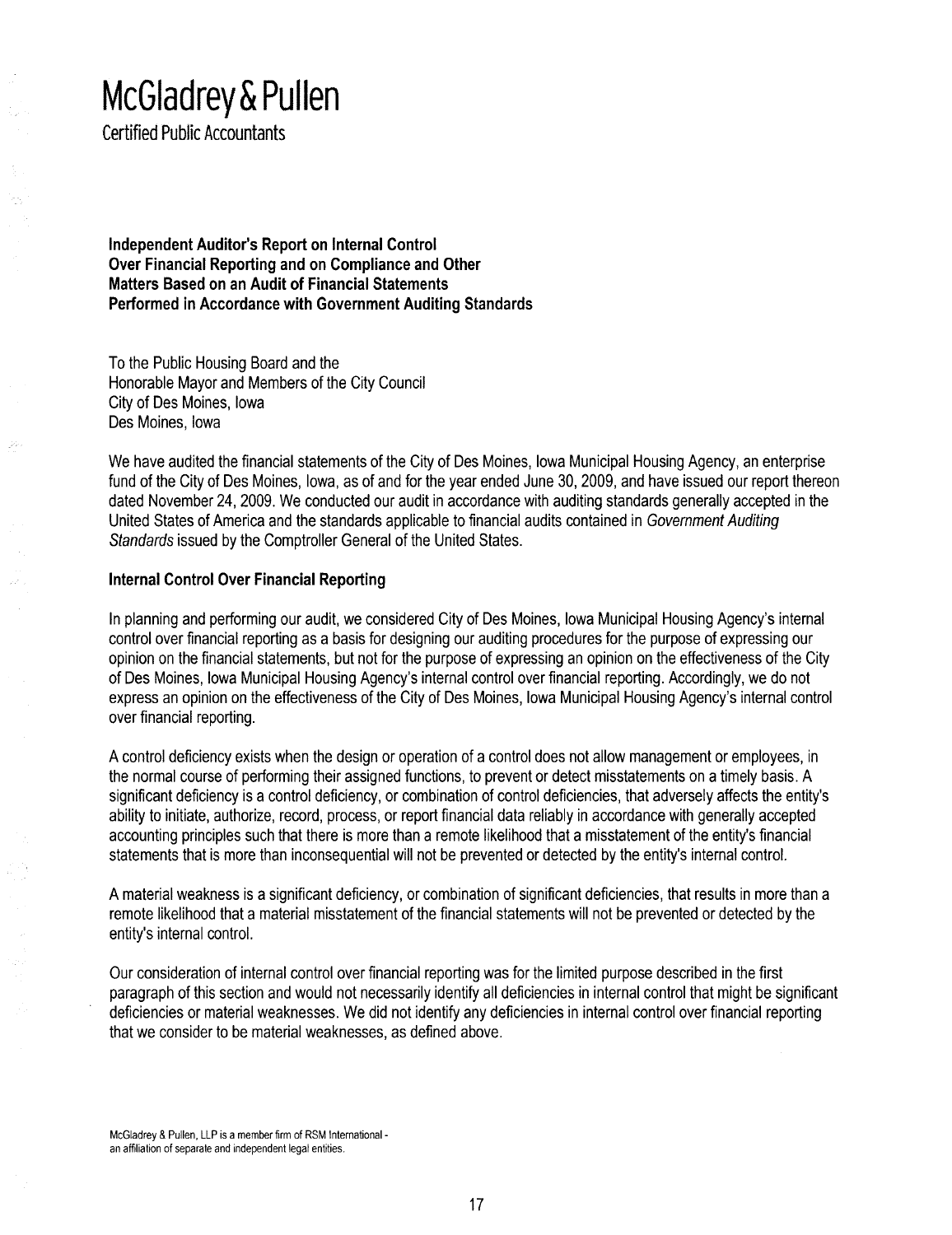#### Compliance and Other Matters

 $\mathcal{F}_{11}$  .

 $\mathcal{S}_{\text{eff}}^{\text{NLO}}$ 

 $\mathbb{G}^1_2$ 

As part of obtaining reasonable assurance about whether City of Des Moines, Iowa Municipal Housing Agency's financial statements are free of material misstatement, we performed tests of its compliance with certain provisions of laws, regulations, contracts and grant agreements, noncompliance with which could have a direct and material effect on the determination of financial statement amounts. However, providing an opinion on compliance with those provisions was not an objective of our audit and, accordingly, we do not express such an opinion. The results of our tests disclosed no instances of noncompliance or other matters that are required to be reported under Government Auditing Standards.

We noted certain matters that we reported to management of the City of Des Moines Iowa Municipal Housing Agency in a separate letter dated November 24,2009.

This report is intended solely for the information and use of the Public Housing Board, City Council, management and federal awarding agencies and is not intended to be and should not be used by anyone other than those specified parties.

McHadrey of Pullen, LLP

Davenport, Iowa November 24, 2009